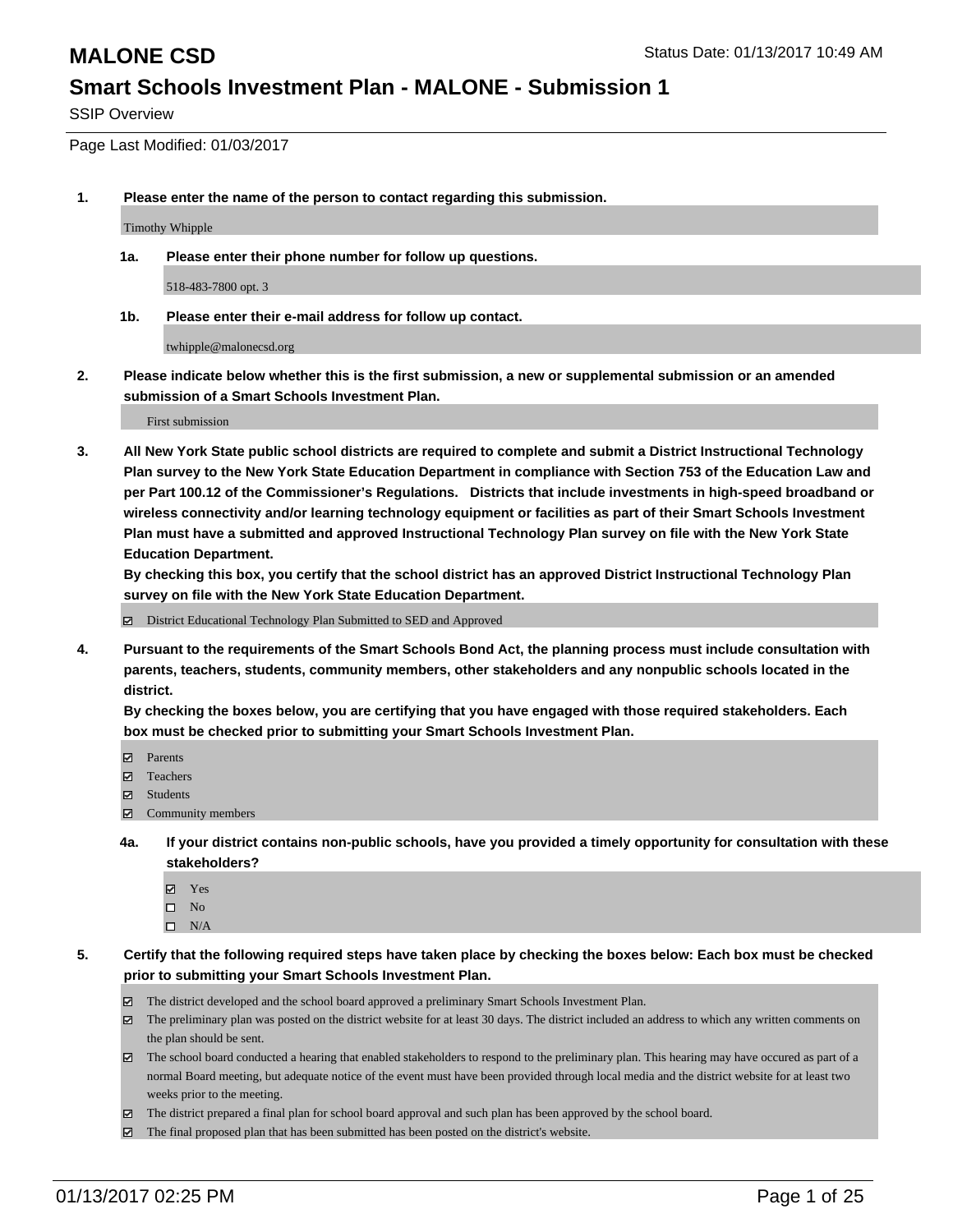SSIP Overview

Page Last Modified: 01/03/2017

**5a. Please upload the proposed Smart Schools Investment Plan (SSIP) that was posted on the district's website, along with any supporting materials. Note that this should be different than your recently submitted Educational Technology Survey. The Final SSIP, as approved by the School Board, should also be posted on the website and remain there during the course of the projects contained therein.**

Final Investment Plan - MaloneCSD.pdf

**5b. Enter the webpage address where the final Smart Schools Investment Plan is posted. The Plan should remain posted for the life of the included projects.**

www.malonecsd.org

**6. Please enter an estimate of the total number of students and staff that will benefit from this Smart Schools Investment Plan based on the cumulative projects submitted to date.**

2,450

- **7. An LEA/School District may partner with one or more other LEA/School Districts to form a consortium to pool Smart Schools Bond Act funds for a project that meets all other Smart School Bond Act requirements. Each school district participating in the consortium will need to file an approved Smart Schools Investment Plan for the project and submit a signed Memorandum of Understanding that sets forth the details of the consortium including the roles of each respective district.**
	- $\Box$  The district plans to participate in a consortium to partner with other school district(s) to implement a Smart Schools project.
- **8. Please enter the name and 6-digit SED Code for each LEA/School District participating in the Consortium.**

| <b>Partner LEA/District</b> | <b>ISED BEDS Code</b> |
|-----------------------------|-----------------------|
| (No Response)               | (No Response)         |

**9. Please upload a signed Memorandum of Understanding with all of the participating Consortium partners.**

(No Response)

**10. Your district's Smart Schools Bond Act Allocation is:**

\$2,822,926

**11. Enter the budget sub-allocations by category that you are submitting for approval at this time. If you are not budgeting SSBA funds for a category, please enter 0 (zero.) If the value entered is \$0, you will not be required to complete that survey question.**

|                                       | Sub-        |
|---------------------------------------|-------------|
|                                       | Allocations |
| School Connectivity                   | 122,768     |
| Connectivity Projects for Communities | 0           |
| <b>Classroom Technology</b>           | 125,002     |
| Pre-Kindergarten Classrooms           | 0           |
| Replace Transportable Classrooms      |             |
| High-Tech Security Features           | 147,187     |
| Totals:                               | 394,957     |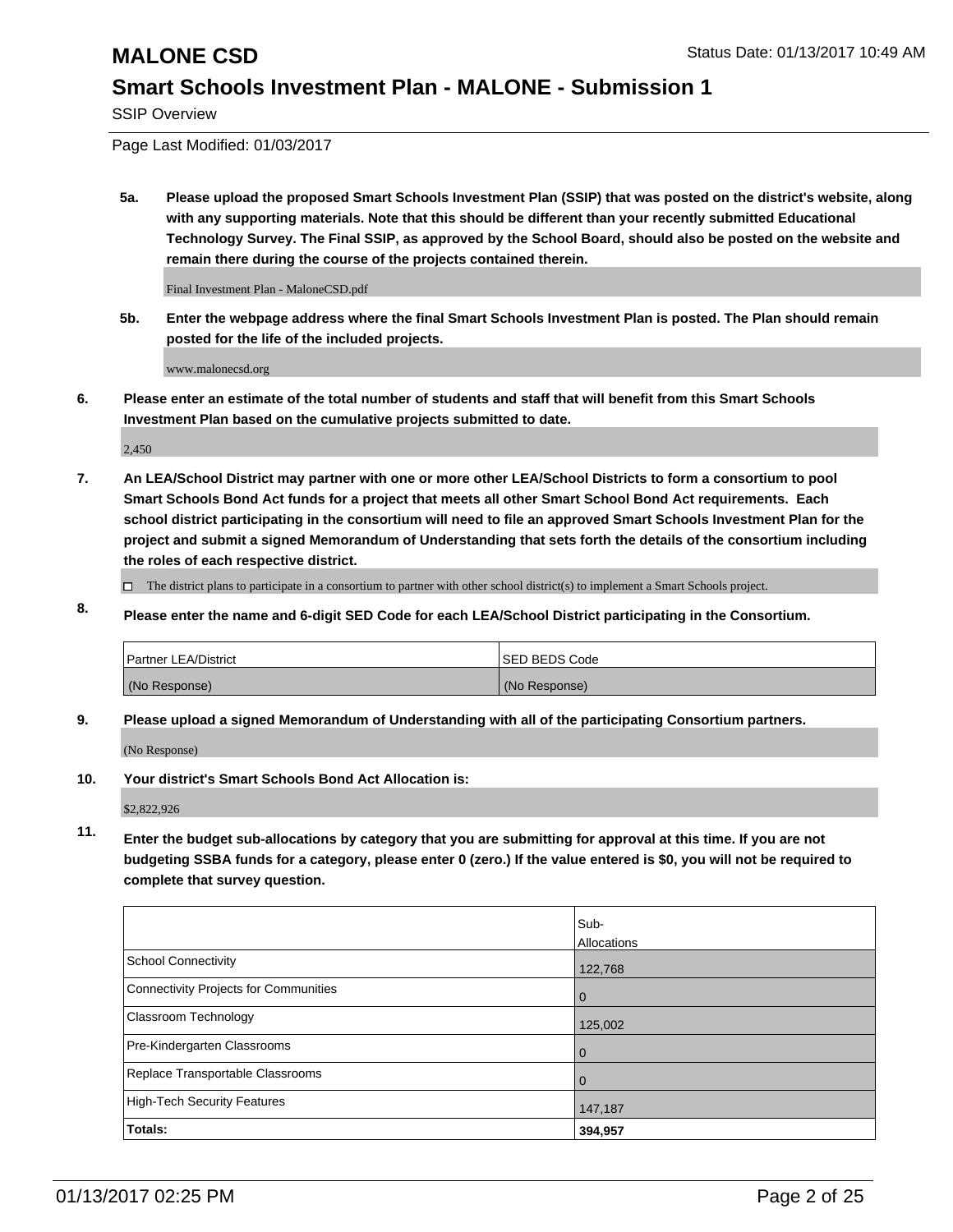School Connectivity

Page Last Modified: 12/30/2016

- **1. In order for students and faculty to receive the maximum benefit from the technology made available under the Smart Schools Bond Act, their school buildings must possess sufficient connectivity infrastructure to ensure that devices can be used during the school day. Smart Schools Investment Plans must demonstrate that:**
	- **sufficient infrastructure that meets the Federal Communications Commission's 100 Mbps per 1,000 students standard currently exists in the buildings where new devices will be deployed, or**
	- **is a planned use of a portion of Smart Schools Bond Act funds, or**
	- **is under development through another funding source.**

**Smart Schools Bond Act funds used for technology infrastructure or classroom technology investments must increase the number of school buildings that meet or exceed the minimum speed standard of 100 Mbps per 1,000 students and staff within 12 months. This standard may be met on either a contracted 24/7 firm service or a "burstable" capability. If the standard is met under the burstable criteria, it must be:**

**1. Specifically codified in a service contract with a provider, and**

**2. Guaranteed to be available to all students and devices as needed, particularly during periods of high demand, such as computer-based testing (CBT) periods.**

### **Please describe how your district already meets or is planning to meet this standard within 12 months of plan submission.**

The district current purchases 100 MBPS from NERIC (Northeast Regional Information Center). Current levels of usage are approximately 70-80% during peak times. Through an agreement with NERIC, the district will be purchasing an additonial 130 MBPS by July 1, 2016. This will enable the district to have 230 MBPS.

UPDATE: 11-20-2016 Malone CSD purchased an additional 130 MBPS on July 1, 2016 and now has 230 MBPS.

- **1a. If a district believes that it will be impossible to meet this standard within 12 months, it may apply for a waiver of this requirement, as described on the Smart Schools website. The waiver must be filed and approved by SED prior to submitting this survey.**
	- By checking this box, you are certifying that the school district has an approved waiver of this requirement on file with the New York State Education Department.

### **2. Connectivity Speed Calculator (Required)**

|                  | Number of<br><b>Students</b> | Multiply by<br>100 Kbps | Divide by 1000 Current Speed<br>lto Convert to<br>Required<br>Speed in Mb | lin Mb | Expected<br>Speed to be<br>Attained Within   Required<br>12 Months | <b>Expected Date</b><br>When<br>Speed Will be<br>Met |
|------------------|------------------------------|-------------------------|---------------------------------------------------------------------------|--------|--------------------------------------------------------------------|------------------------------------------------------|
| Calculated Speed | 2,300                        | 230,000                 | 230                                                                       | 230    | (No<br>Response)                                                   | l (No<br>Response)                                   |

### **3. Describe how you intend to use Smart Schools Bond Act funds for high-speed broadband and/or wireless connectivity projects in school buildings.**

The district plans to move to a 1:1 student to device ratio in the future. A strong internal wireless infrastructure is necessary to ensure the added devices can connect wirelessly to the network without delay. Additional wireless routers will be purchased, along with back-end equipment to facilitate the level devices the district plans for investment.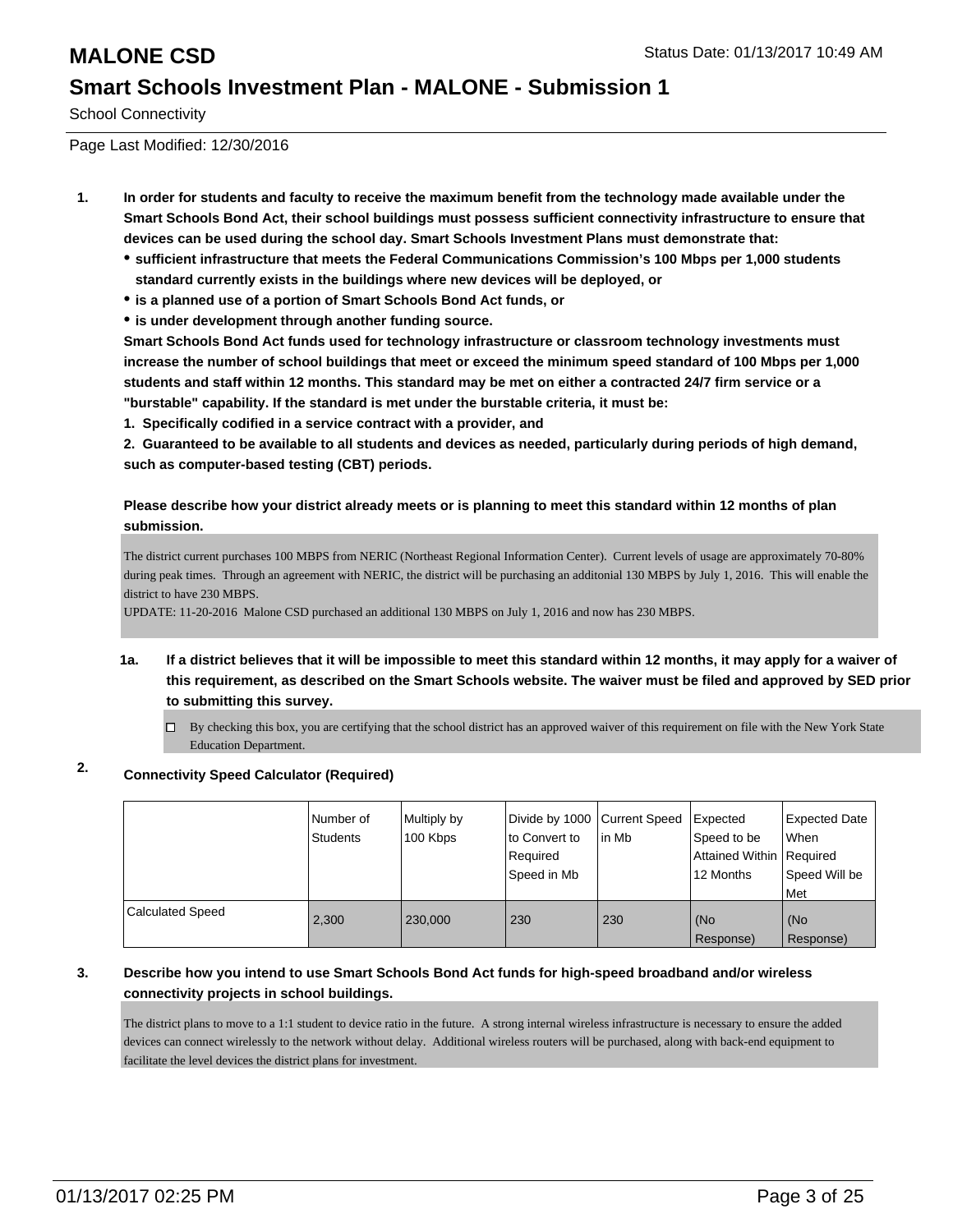School Connectivity

Page Last Modified: 12/30/2016

**4. Describe the linkage between the district's District Instructional Technology Plan and the proposed projects. (There should be a link between your response to this question and your response to Question 1 in Part E. Curriculum and Instruction "What are the district's plans to use digital connectivity and technology to improve teaching and learning?)**

As stated in Question 1 of Part E, our district has adopted the International Society for Technology in Education (ISTE) standards for students. Those standards are organized into six categories: 1) Creativity and Innovation, 2) Communication and Collaboration, 3) Research and Information Fluency, 4) Critical Thinking, Problem Solving, and Decision Making, 5) Digital Citizenship, and 6) Technology Operations and Concepts. Looking at these categories, these are not skills that we want our students practicing once a month when we can get them into a computer lab. These are skills that are crucial for college and career readiness. For that reason, teachers and students need to be able to use technology much more frequently, flexibly, and organically, as a natural part of the teaching and learning taking place. Gone are the days when a couple of computer labs in a building were good enough. The school connectivity project will help to ensure that our wireless coverage is sufficient in its capabilities to support the 1:1 computing environment we are moving toward.

**5. If the district wishes to have students and staff access the Internet from wireless devices within the school building, or in close proximity to it, it must first ensure that it has a robust Wi-Fi network in place that has sufficient bandwidth to meet user demand.**

**Please describe how you have quantified this demand and how you plan to meet this demand.**

A strong internal wireless infrastructure is necessary to ensure the added devices can connect wirelessly to the network without delay. Additional wireless routers will be purchased, along with back-end equipment to facilitate the level devices the district plans for investment. Through an agreement with NERIC, burstable capability is provided up to 250 MBPS at any time where the districts usage spikes due to demand.

**6. As indicated on Page 5 of the guidance, the Office of Facilities Planning will have to conduct a preliminary review of all capital projects, including connectivity projects.**

**Please indicate on a separate row each project number given to you by the Office of Facilities Planning.**

| Project Number  |  |
|-----------------|--|
| 161501067999003 |  |
| (No Response)   |  |
| (No Response)   |  |

**7. Certain high-tech security and connectivity infrastructure projects may be eligible for an expedited review process as determined by the Office of Facilities Planning.**

**Was your project deemed eligible for streamlined review?**

**8. Include the name and license number of the architect or engineer of record.**

| Name          | License Number |
|---------------|----------------|
| Thomas Kenney | 15921          |

**9. If you are submitting an allocation for School Connectivity complete this table.**

**Note that the calculated Total at the bottom of the table must equal the Total allocation for this category that you entered in the SSIP Overview overall budget.** 

No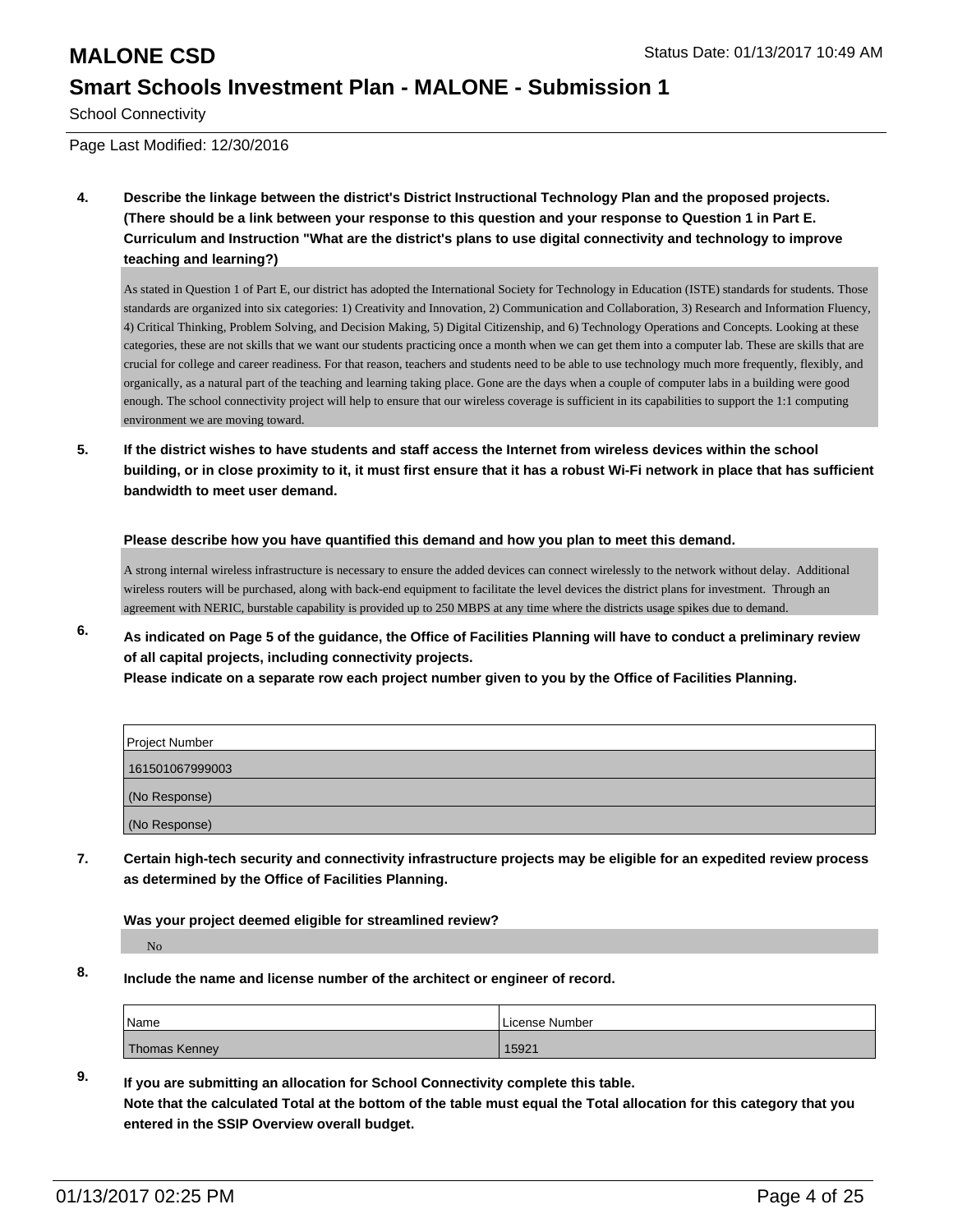School Connectivity

Page Last Modified: 12/30/2016

|                                            | Sub-              |
|--------------------------------------------|-------------------|
|                                            | <b>Allocation</b> |
| Network/Access Costs                       | 114,413           |
| <b>Outside Plant Costs</b>                 | (No Response)     |
| School Internal Connections and Components | 8,355             |
| Professional Services                      | (No Response)     |
| Testing                                    | (No Response)     |
| <b>Other Upfront Costs</b>                 | (No Response)     |
| <b>Other Costs</b>                         | (No Response)     |
| Totals:                                    | 122,768           |

**10. Please detail the type, quantity, per unit cost and total cost of the eligible items under each sub-category. This is especially important for any expenditures listed under the "Other" category. All expenditures must be eligible for tax-exempt financing to be reimbursed through the SSBA. Sufficient detail must be provided so that we can verify this is the case. If you have any questions, please contact us directly through smartschools@nysed.gov. NOTE: Wireless Access Points should be included in this category, not under Classroom Educational Technology, except those that will be loaned/purchased for nonpublic schools.**

| Select the allowable expenditure | Item to be purchased                           | Quantity       | Cost per Item | <b>Total Cost</b> |
|----------------------------------|------------------------------------------------|----------------|---------------|-------------------|
| type.                            |                                                |                |               |                   |
| Repeat to add another item under |                                                |                |               |                   |
| each type.                       |                                                |                |               |                   |
| Network/Access Costs             | 24 port core switch                            | 3              | 5,657         | 16,971            |
| Network/Access Costs             | Layer 2 switches                               | 13             | 2,118         | 27,540            |
| Network/Access Costs             | 40 port core switch                            | 2              | 25,275        | 50,550            |
| Network/Access Costs             | backup power supply for 40 port core<br>switch | 2              | 1,020         | 2,040             |
| Network/Access Costs             | Access points                                  | 31             | 558           | 17,312            |
| <b>Connections/Components</b>    | 24 strand cable - 460 foot length              | $\overline{2}$ | 1,397         | 2,794             |
| Connections/Components           | 24 strand cable - 300 foot length              | 1              | 1,025         | 1,025             |
| <b>Connections/Components</b>    | 12 strand cable - 300 foot length              | 1              | 487           | 487               |
| Connections/Components           | 24 strand cable - 700 foot length              | $\mathbf 1$    | 1,935         | 1,935             |
| <b>Connections/Components</b>    | 12 strand cable - 700 foot length              | 1              | 876           | 876               |
| Connections/Components           | 24 strand cable - 400 foot length              |                | 1,238         | 1,238             |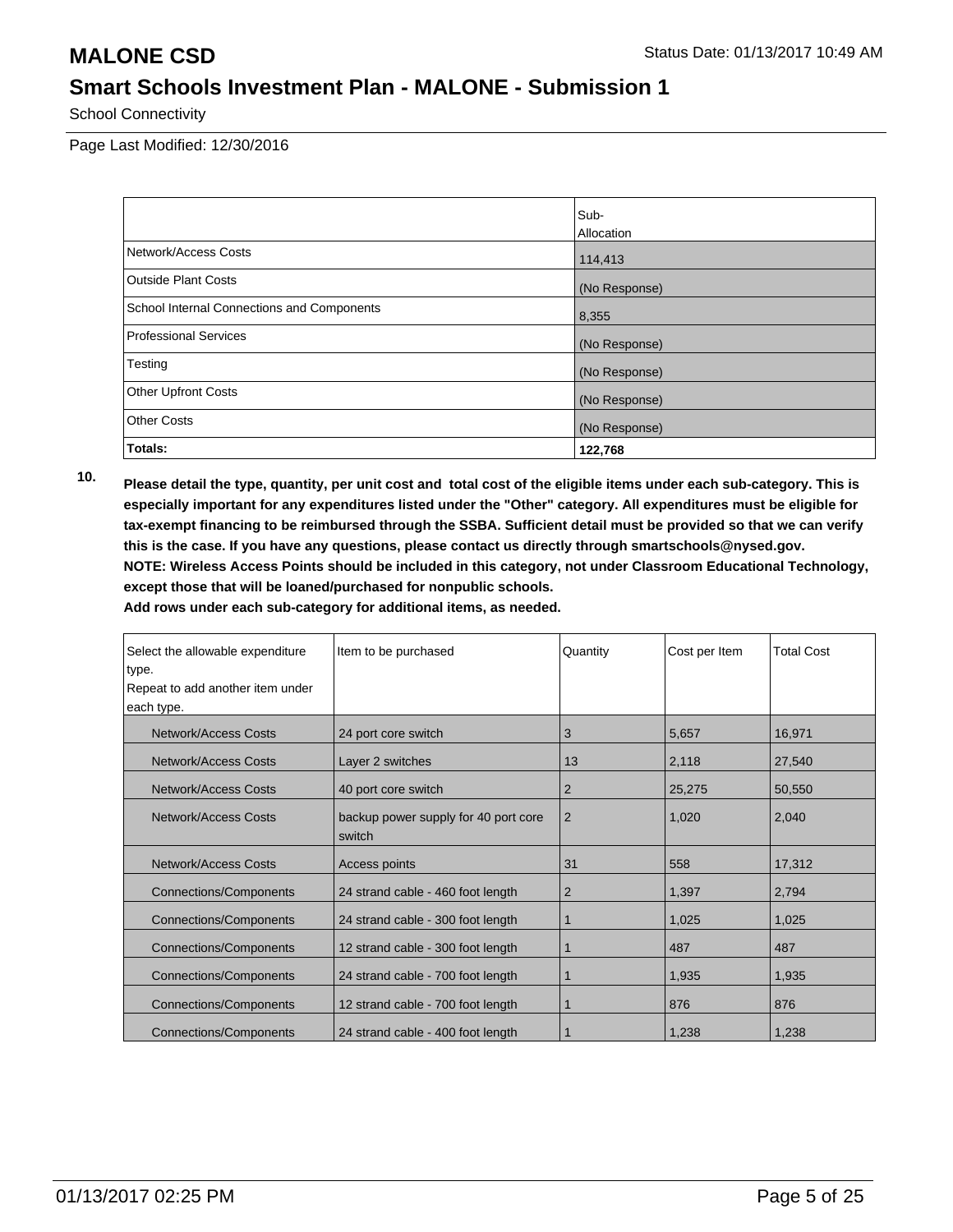Community Connectivity (Broadband and Wireless)

Page Last Modified: 11/20/2016

**1. Describe how you intend to use Smart Schools Bond Act funds for high-speed broadband and/or wireless connectivity projects in the community.**

(No Response)

**2. Please describe how the proposed project(s) will promote student achievement and increase student and/or staff access to the Internet in a manner that enhances student learning and/or instruction outside of the school day and/or school building.**

(No Response)

**3. Community connectivity projects must comply with all the necessary local building codes and regulations (building and related permits are not required prior to plan submission).**

 $\Box$  I certify that we will comply with all the necessary local building codes and regulations.

**4. Please describe the physical location of the proposed investment.**

(No Response)

**5. Please provide the initial list of partners participating in the Community Connectivity Broadband Project, along with their Federal Tax Identification (Employer Identification) number.**

| <b>Project Partners</b> | Federal ID#   |
|-------------------------|---------------|
| (No Response)           | (No Response) |

**6. If you are submitting an allocation for Community Connectivity, complete this table. Note that the calculated Total at the bottom of the table must equal the Total allocation for this category that you entered in the SSIP Overview overall budget.**

|                                    | Sub-Allocation |
|------------------------------------|----------------|
| Network/Access Costs               | (No Response)  |
| <b>Outside Plant Costs</b>         | (No Response)  |
| <b>Tower Costs</b>                 | (No Response)  |
| <b>Customer Premises Equipment</b> | (No Response)  |
| <b>Professional Services</b>       | (No Response)  |
| Testing                            | (No Response)  |
| <b>Other Upfront Costs</b>         | (No Response)  |
| <b>Other Costs</b>                 | (No Response)  |
| Totals:                            | 0              |

**7. Please detail the type, quantity, per unit cost and total cost of the eligible items under each sub-category. This is especially important for any expenditures listed under the "Other" category. All expenditures must be capital-bond eligible to be reimbursed through the SSBA. If you have any questions, please contact us directly through smartschools@nysed.gov.**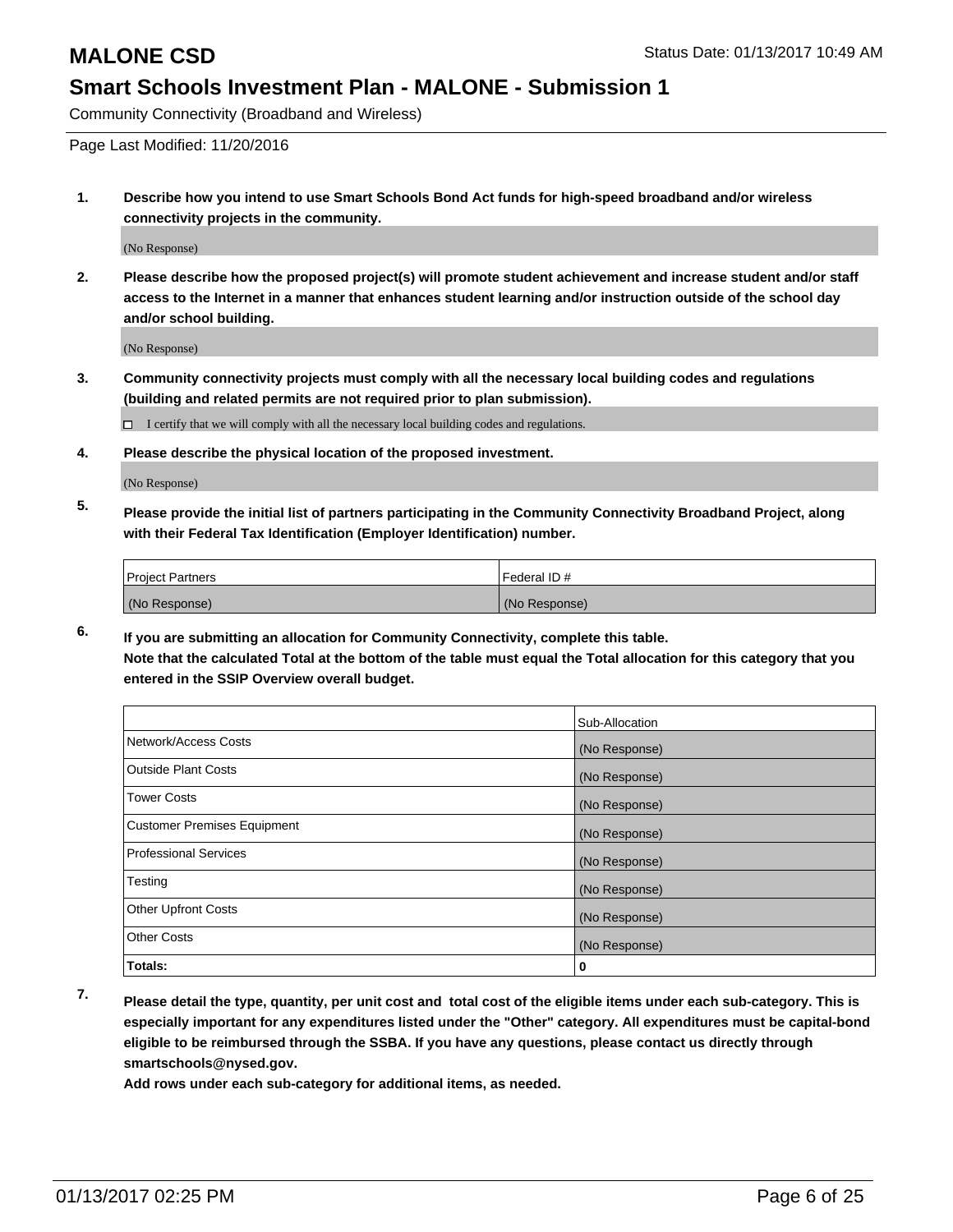Community Connectivity (Broadband and Wireless)

| Select the allowable expenditure | Item to be purchased | Quantity      | Cost per Item | Total Cost    |
|----------------------------------|----------------------|---------------|---------------|---------------|
| type.                            |                      |               |               |               |
| Repeat to add another item under |                      |               |               |               |
| each type.                       |                      |               |               |               |
| (No Response)                    | (No Response)        | (No Response) | (No Response) | (No Response) |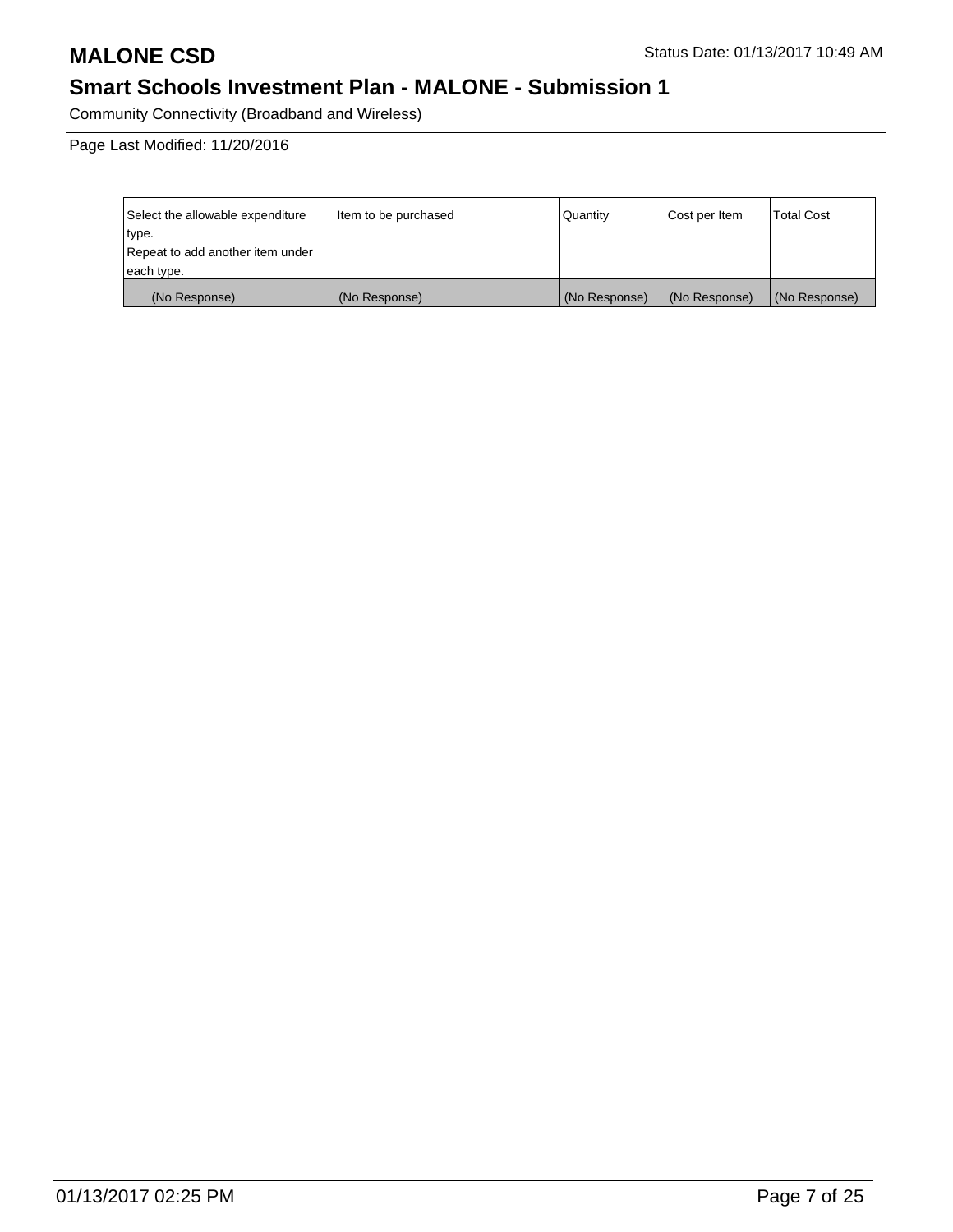Classroom Learning Technology

Page Last Modified: 12/30/2016

**1. In order for students and faculty to receive the maximum benefit from the technology made available under the Smart Schools Bond Act, their school buildings must possess sufficient connectivity infrastructure to ensure that devices can be used during the school day. Smart Schools Investment Plans must demonstrate that sufficient infrastructure that meets the Federal Communications Commission's 100 Mbps per 1,000 students standard currently exists in the buildings where new devices will be deployed, or is a planned use of a portion of Smart Schools Bond Act funds, or is under development through another funding source.**

**Smart Schools Bond Act funds used for technology infrastructure or classroom technology investments must increase the number of school buildings that meet or exceed the minimum speed standard of 100 Mbps per 1,000 students and staff within 12 months. This standard may be met on either a contracted 24/7 firm service or a "burstable" capability. If the standard is met under the burstable criteria, it must be:**

**1. Specifically codified in a service contract with a provider, and**

**2. Guaranteed to be available to all students and devices as needed, particularly during periods of high demand, such as computer-based testing (CBT) periods.**

**Please describe how your district already meets or is planning to meet this standard within 12 months of plan submission.**

The district current purchases 100 MBPS from NERIC (Northeast Regional Information Center). Current levels of usage are approximately 70-80% during peak times. Through an agreement with NERIC, the district will be purchasing an additional 130 MBPS by July 1, 2016, for a total of 230 MBPS.

UPDATE: 11-20-2016 Malone CSD purchased an additional 130 MBPS on July 1, 2016 and now has 230 MBPS.

### **1a. If a district believes that it will be impossible to meet this standard within 12 months, it may apply for a waiver of this requirement, as described on the Smart Schools website. The waiver must be filed and approved by SED prior to submitting this survey.**

 $\Box$  By checking this box, you are certifying that the school district has an approved waiver of this requirement on file with the New York State Education Department.

### **2. Connectivity Speed Calculator (Required)**

|                  | INumber of<br><b>Students</b> | Multiply by<br>100 Kbps | Divide by 1000 Current Speed<br>lto Convert to<br>Required<br>Speed in Mb | lin Mb | Expected<br>Speed to be<br>Attained Within   Required<br>12 Months | <b>Expected Date</b><br>l When<br>Speed Will be<br>Met |
|------------------|-------------------------------|-------------------------|---------------------------------------------------------------------------|--------|--------------------------------------------------------------------|--------------------------------------------------------|
| Calculated Speed | 2,300                         | 230,000                 | 230                                                                       | 230    | (No<br>Response)                                                   | l (No<br>Response)                                     |

### **3. If the district wishes to have students and staff access the Internet from wireless devices within the school building, or in close proximity to it, it must first ensure that it has a robust Wi-Fi network in place that has sufficient bandwidth to meet user demand.**

**Please describe how you have quantified this demand and how you plan to meet this demand.**

The district currently have 129 wireless access points throughout the entire school district which are managed by a Cisco Wireless LAN Controller. The 129 wireless access points that we currently have in our wireless network infrastructure provide seamless coverage in all of our instructional and administrative areas. We will be purchasing 30 more wireless access points within our Smart Schools plan which will be installed in 30 individual classrooms whom will be getting new Chromebook Carts this Summer. We have quantified this demand in terms of each enterprise grade wireless access point is designed to optimally handle between 25 and 30 wireless clients so in areas where we have deployed mobile carts we have installed an access point within those locations to handle the wireless needs. Those access points will also help handle the traffic in nearby classrooms as well.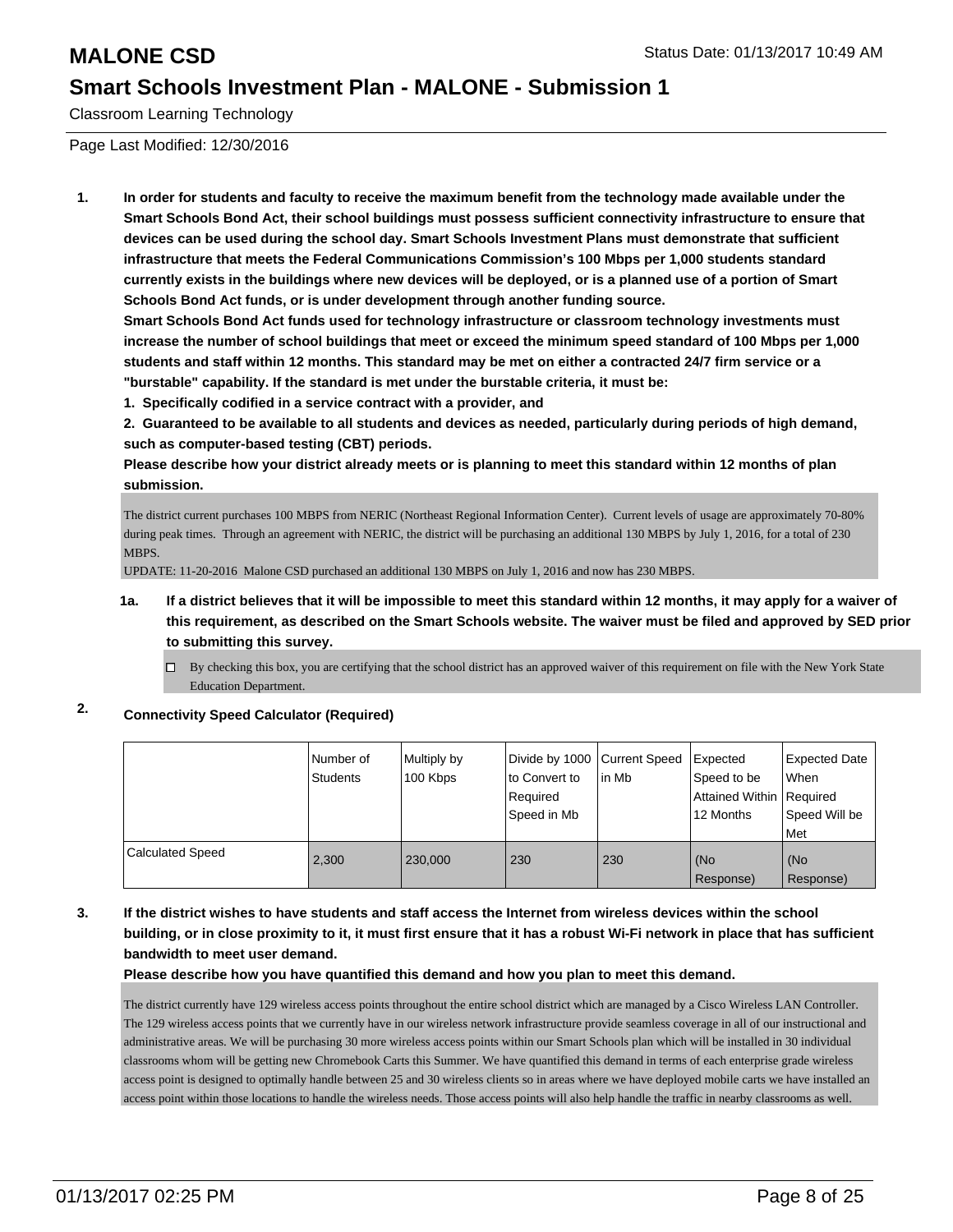Classroom Learning Technology

- **4. All New York State public school districts are required to complete and submit an Instructional Technology Plan survey to the New York State Education Department in compliance with Section 753 of the Education Law and per Part 100.12 of the Commissioner's Regulations. Districts that include educational technology purchases as part of their Smart Schools Investment Plan must have a submitted and approved Instructional Technology Plan survey on file with the New York State Education Department.**
	- By checking this box, you are certifying that the school district has an approved Instructional Technology Plan survey on file with the New York State Education Department.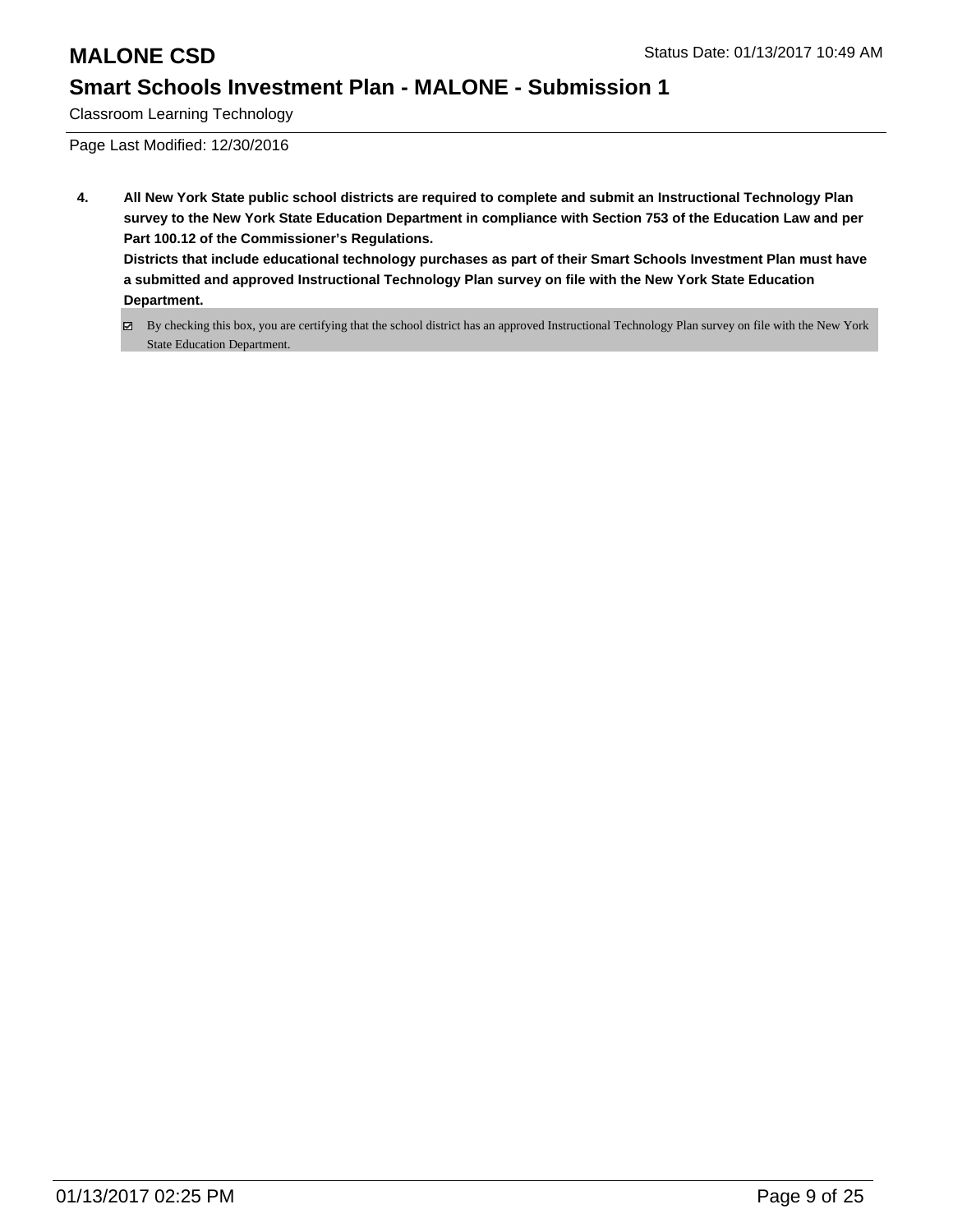Classroom Learning Technology

Page Last Modified: 12/30/2016

**5. Describe the devices you intend to purchase and their compatibility with existing or planned platforms or systems. Specifically address the adequacy of each facility's electrical, HVAC and other infrastructure necessary to install and support the operation of the planned technology.**

In this project, we intend to create several makerspaces throughout the district. The middle school and high school makerspaces will be the largest, each permanently housed in the libraries in those two buildings. For our three elementary buildings, we are starting with a traveling model for the makerspaces, which will allow for equipment to be brought right into the classroom or library.

In short, they are spaces where the technology (both high and low tech) is provided for students to collaboratively identify problems and issues important to them, and then creatively set out to address them. Not only does this process teach the sorts of skills like collaboration, strategic planning and organization, and expose them to emerging technologies that they will very likely encounter in their lives beyond school, but it does it in a way that encourages creativity and individuality, thus increasing engagement.

For the most part, the technology we will be purchasing is standalone. The exceptions being: the laptops and iPads, which would be integrated with our existing network and wireless infrastructure, and the laser cutter which will be housed in our tech shop which will allow it to be tied into the existing ventilation system. We have already consulted with our Buildings & Grounds department to ensure the spaces to be utilized can provide adequate power for the remaining equipment.

To form the core of the high technology portions of our makerspaces, we plan on purchasing:

- (10) Dell Latitude 15 3000 Series Laptops
- These will be used in conjunction with the 3D printers, the Makey Makeys, video & photo editing, and for a number of coding/programing applications. They all have built-in wi-fi adapters and will connect to our existing wireless network.
- (2) Ultimaker 2 Extended+ 3D Printer x2, (4) Ultimaker 3 3D Printer, (3) Ultimaker 2 Go 3D Printer, (10) Crafty 3D Priting Pen, Assorted Filament, Hardened Steel Nozzles for the printers using metal filament, Replacement Hot End Kits for the printers, Controllers for the printers which include the ability to monitor prints remotely
- These will form the core of the fabrication components of the makerspaces. Students will be able to design and print custom parts in a range of PLA (non-toxic) filaments. They do not have any special ventilation or power requirements, and are not connected to the network.
- (1) Full Spectrum H Series Laser with a 45 watt upgrade, air compressor for the laser head, exhaust fan for ventilation, focus lens for fine detail jobs, assorted acrylic and anodized aluminum sheets, (1) Dell Optiplex 5040 desktop computer with 24" monitor
- This machine, as mentioned above, will be housed in the high school tech shop in order to take advantage of the existing ventilation system. The laser has the ability to cut and engrave a wide range of materials, and it will, like the 3D printers, be used in custom fabrication of parts for projects in the makerspaces.
- (1) Nomad 883 Pro Desktop CNC Machine, replacement cutters, vise, flip jig, & threaded table for securing materials for machining, fixturing wax for safely and securely affixing materials to be machined
- This machine will also be housed in the high school tech shop, although it does not require separate ventilation. It can be used to machine a range of materials, from wax to wood and metal. One of the main uses of this machine will be in the production of custom circuit boards for electronic devices fabricated in the makerspaces.
- (25) View-Master VR Deluxe for Google Cardboard, (25) Unlocked Motorola Moto E, (3) Ricoh Theta S Spherical Camera
- With the release of Google's Cardboard and Expedition apps, these devices will be used in allowing teachers to not only only participate in virtual field trips around the world, but as part of our makerspaces for students to create their own VR experiences using the spherical cameras.
- (2) littleBits Pro Library w/ Wall Storage, (3) littleBits Workshop Set
- The Pro Libraries will be part of the permanent makerspaces in the middle and high schools, and the Workshop Sets will be part of the traveling makerspaces in the elementary buildings. littleBits are a fantastic tools for teaching everything from the basics of circuitry to sophisticated device programming and prototyping.
- (90) Makey Makey kits, (20) Raspberry Pi kits, (20) Arduino kits
- The Makey Makey kits offer introductory level coding and programming experience. The majority of these will be used at the elementary and middle levels. The Raspberry Pi and Arduino kits offer the opportunity to essentially make computerized devices that are fully customizable. These kits will be part of the high school makerspace.
- (3) Sphero SPRK+ Education Pack, (3) Sphero Ultra Ultimate Covers Pack, (6) Sphero Terrain Park, (6) Sphero Jump Ramps
- Spheros are robots which can be programmed using accompanying apps. These devices are often used to teach students the types of thinking that are necessary for successful coding and programming. They will be divided amongst the makerspaces.
- (36) iPad 4 Mini 16GB Wi-F (Apple Care NOT included)i, (36) Rugged Cases for iPad 4 Mini
- These will accompany the Spheros and be loaded with the free apps for programming. Their use will not be limited to the Spheros, however, as there are a number of other coding and programming applications that are available, including some to teach students to develop their own iOS apps.
- (4) Canon EOS Rebel T5 Digital Camera w/ 18-55mm and 75-300mm lenses and bag, (4) Canon 50mm lens & Canon 10-18mm lens, (10) PNY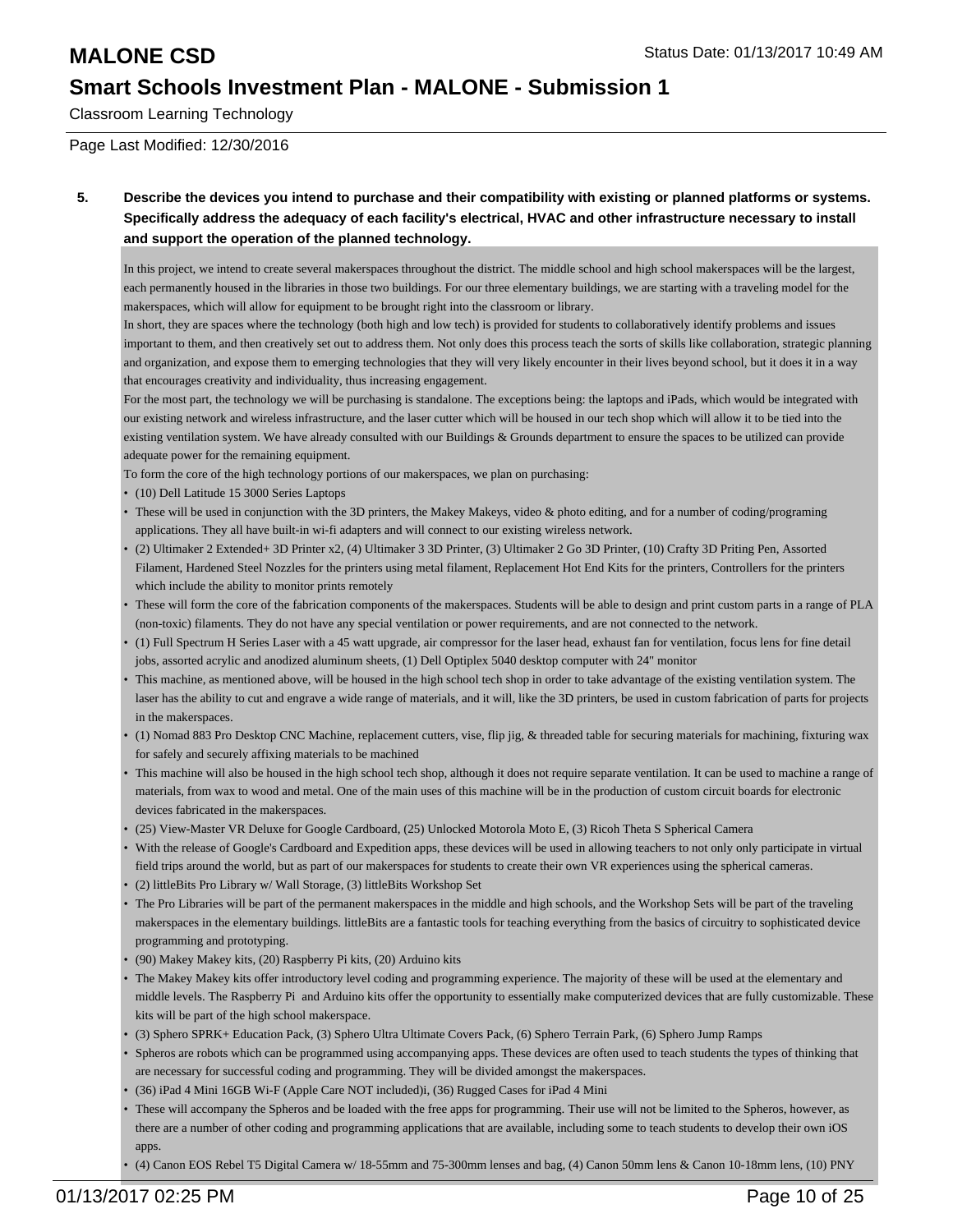Classroom Learning Technology

Page Last Modified: 12/30/2016

SDHC 64GB Storage Card for Canon EOS Rebel T5, (4) Wasabi Power Battery 2 Pack with Charger for Canon EOS Rebel T5, (2) Canon Vixia HF-G20 HD Digital Camcorder, (2) Canon 2591B002 DM-100 Directional Stereo Mic for Vixia Camcorder, (2) LimoStudio Photo Video Studio Light and Chromakey Kit, (2) Vanguard Alta Pro 263AGH Aluminium Tripod, (2) Canon Soft Carrying Case SC-A80 for Vixia Camcorder, (7) PNY SDXC 64GB Storage Card for Vixia Camcorder, (2) Wasabi Power Battery 2 Pack with Charger for Vixia Camcorder

- The middle and high school makerspaces will each house two of these camera packages and one of the camcorder packages. A major part of their use will be for student projects in digital photography and videography; we have a number of students in both buildings interested in digital photography as an art medium, but also photography and videography in connection with journalism.
- The cameras and camcorders will also be used to document projects in the makerspaces. This will give those students interested in the journalism aspect a practical application as we will be maintaining a blog for the makerspaces in order to share what is happening in the makerspaces with the community.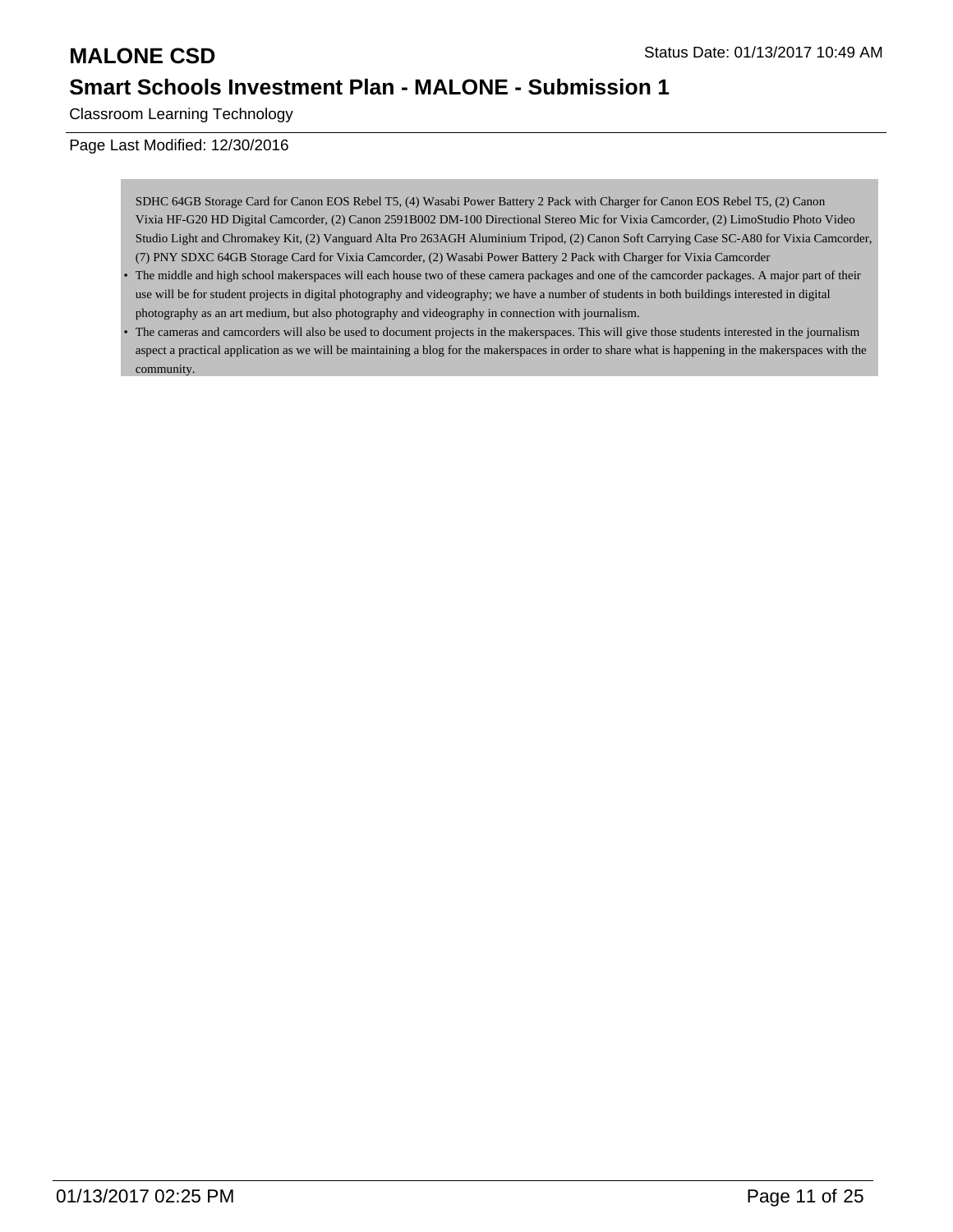Classroom Learning Technology

Page Last Modified: 12/30/2016

- **6. Describe how the proposed technology purchases will:**
	- **> enhance differentiated instruction;**
	- **> expand student learning inside and outside the classroom;**
	- **> benefit students with disabilities and English language learners; and**
	- **> contribute to the reduction of other learning gaps that have been identified within the district.**

**The expectation is that districts will place a priority on addressing the needs of students who struggle to succeed in a rigorous curriculum. Responses in this section should specifically address this concern and align with the district's Instructional Technology Plan (in particular Question 2 of E. Curriculum and Instruction: "Does the district's instructional technology plan address the needs of students with disabilities to ensure equitable access to instruction, materials and assessments?" and Question 3 of the same section: "Does the district's instructional technology plan address the provision of assistive technology specifically for students with disabilities to ensure access to and participation in the general curriculum?"**

Many students who struggle in a traditional classroom setting feel disconnected from the curriculum. This process often finds its origin in early grades when they struggle to meet grade level goals, either due to academic deficiencies or identified learning disabilities. Very often, as these students get older, they become more disinterested and more hostile toward school in general. For them, school is a necessary evil where their every move is dictated to them.

Makerspaces offer students of every ability level the opportunity to pursue their own interests and passions, while still learning and practicing the higher order thinking skills and collaboration that we are seeking to instill in all of our students. Providing a place where students can acquire skills while they exercise their creativity in innovative projects that address what they are passionate about naturally increases engagement. The non-traditional setup of a makerspace creates conditions that are perfect for differentiated learning. Because projects are identified and defined by the students themselves, they are empowered to work in ways that they learn best, and intrinsically motivated to work through difficulties. Teachers in these spaces become facilitators first and foremost, rather than disseminators of information. Their primary role is to aid students in finding the best methods and acquiring the right skills to achieve the desired outcome. In these projects, all students can successfully take part, regardless of (or in some cases because of) their preferred mode of learning, or any academic or physical disability. This also creates an atmosphere in which students are encouraged to capitalize on one another's strengths for the good of the whole group, a mindset and skill which will be invaluable in their lives beyond school.

The equipment listed in the above response only tells part of the story of what the makerspaces will include, as you are only seeing the high tech portion. But even there, you see a range of equipment covering a wide spectrum of possible interests. Combined with the low tech supplies and equipment, not reflected in this submission, we are aiming to create spaces where any student can walk in and find a way to explore their passions. As a district with a high level of students living in poverty and student with disabilities, we seek to provide our students with skill sets that will help them be successful in their futures lives. The skills like those listed above, collaborative planning and work, as well as exposure to technologies like 3D printing and computer programming can open doors for them that might otherwise never have even been built.

Currently, districts across New York State, including ours, are seeking to ensure that students with disabilities are provided an education in the least restrictive environment. All too often, students with disabilities become physically and socially isolated from their peers; a process that becomes more and more evident as they move up through the grades. The makerspace project seeks to bring all of our students together in an environment where everyone can create, innovate, and demonstrate their strengths.

To help initiate this process, the makerspaces will include in their project lists the design, testing, and production of assistive technology and adaptive equipment for our students with disabilities. In order to end the isolation discussed above, it is not enough to just "mainstream" students, or to try to pretend as though disabilities do not exist, but rather getting all students to see one another as individuals, who, when we strip away the labels, are much alike. Creating an environment where all students can work together, acknowledge one another's differences and then truly get to know one another is what we are after.

Based on research and publications by experts in the field, such as the University of New Hampshire's Therese Willkomm (https://goo.gl/ctMjDS), we will be involving our Assistive Technology Committee, which includes special education teachers, occupational and speech therapists, general education teachers, district administration, and the district's IT Coordinator, in the makerspaces. Several members of this committee have already participated in professional development focused on in-house fabrication of such technology and devices. To this end:

- The committee will identify students with needs that could be met with the technologies available.
- Members of the committee, each student's team, and the staff and students involved in the makerspaces will provide introductory sessions, orienting the students in regard to the equipment and procedures of the makerspaces. These introductory sessions will be tailored to the individual needs of each student.
- These students will then become part of the team of students, made up of all ability levels, in the makerspaces which will, through the design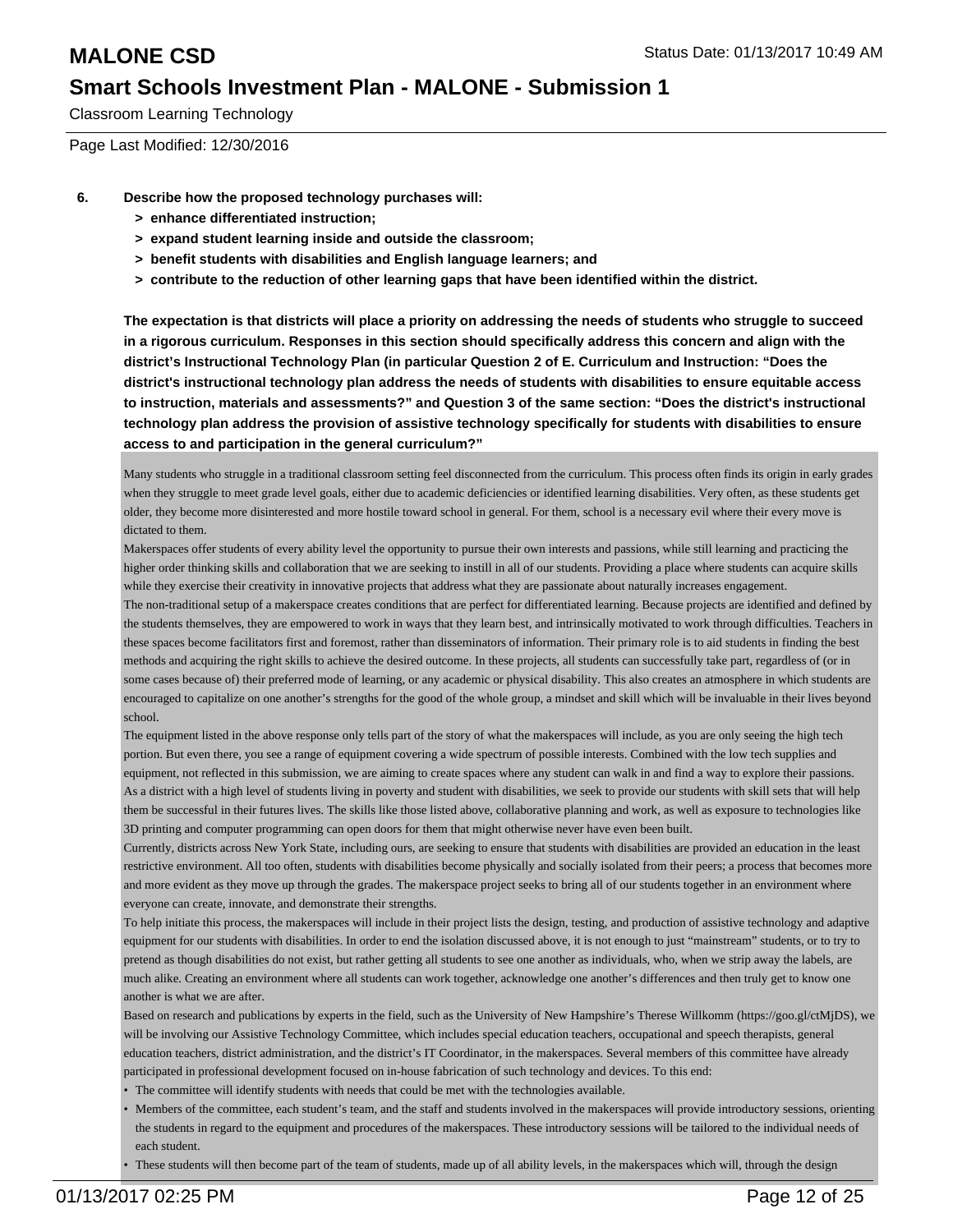Classroom Learning Technology

Page Last Modified: 12/30/2016

- process (https://goo.gl/mW74E6), create their own assistive technology solutions.
- Beyond the immediate result of creating something to help the individual student, the overarching goal is to encourage our students with disabilities to remain active participants in the makerspaces. Having seen first-hand the value of such programs in meeting the educational and personal goals of all students, including students with disabilities, we will strive for these students to continue on as makers.

### **7. Where appropriate, describe how the proposed technology purchases will enhance ongoing communication with parents and other stakeholders and help the district facilitate technology-based regional partnerships, including distance learning and other efforts.**

In our part of New York State, makerspaces in general, and technologies like 3D printers in particular, are relatively rare. As a district, we are always looking for ways to get community members into our buildings so they can see what our students and staff are doing. The makerspaces we are creating will serve as a perfect avenue fostering this sort of involvement. Our preliminary plans to get people to come into the makerspaces include:

- Twice annual maker fairs, where student projects will be showcased. Parents and community members will be able to see completed and inprogress work, meet the student makers, and see the equipment they are using.
- Monthly community maker nights, when parents and community members can get hands-on time with the equipment with the guidance and help of student makers.

We have also been building partnerships with Clarkson University. Our students have been involved in a variety of programs with Clarkson faculty and graduate students including robotics, coding, engineering, and entrepreneurship. We are looking to expand that connection and have plans in place for their direct involvement in our makerspaces as we get them up and running. We are also looking into the possibility of involving students from the teacher prep programs at SUNY Potsdam and SUNY Plattsburgh who might be interested in expanding their experience beyond the more traditional classroom setting.

There is also a growing interest in the region, thanks to the efforts of NERIC and the Model Schools program, to encourage a larger maker culture in northern New York schools. At the Model Schools meetings, there have been discussions about an annual maker fair as well as other ways for districts to share ideas for successful makerspaces. It is our intention, once we have our makerspaces up and running, to take an active role in these efforts.

**8. Describe the district's plan to provide professional development to ensure that administrators, teachers and staff can employ the technology purchased to enhance instruction successfully.**

**Note: This response should be aligned and expanded upon in accordance with your district's response to Question 1 of F. Professional Development of your Instructional Technology Plan: "Please provide a summary of professional development offered to teachers and staff, for the time period covered by this plan, to support technology to enhance teaching and learning. Please include topics, audience and method of delivery within your summary."**

The professional development needed for this project to succeed falls into two categories. The first is training on the new pieces of technology in order for staff to become proficient in their use. Staff members will need more than a simple passing knowledge of how a 3D printer or laser engraver works, how to program a Sphero, or how littleBits and Makey Makeys are assembled if they are to become the facilitators for our students. In order to provide that level of skill, a series of after school workshops will be offered once the hardware arrives. Each series will focus on one particular piece of technology and work sequentially from the beginner to advanced levels.

The second category is in some ways more complex; this involves training teachers in the philosophy behind makerspaces, and how to effectively and efficiently facilitate students in their planning and active collaboration. One factor which does make this professional development easier to plan is that it dovetails nicely with a larger district initiative to promote engaging, student-centered classrooms. In our workshops we will build on these existing themes and help staff see how these same strategies can be applied in the makerspaces. These workshops, unlike the hardware workshops, will initially be grouped into grade level bands. This will allow workshop presenters and participants to focus in on the specific needs of the age groups they will be working with in the makerspaces.

The first category of professional development fits neatly within the scope of question F-1 of the district's 2015 Instructional Technology Plan. That plan describes, among other things, in-house offerings such as the annual Tech Camp and the use of staff surveys to provide data to plan professional development offerings. The workshops needed to familiarize staff with makerspace technologies and ultimately bring them up to expert levels certainly will be included in these offerings.

Also included in the answer to that question is a description of the role of the district's IT Coordinator in providing customized, one-to-one professional development. In addition addressing the second category of professional development in the more traditional workshops and annual Tech Camp, it is this individualized contact that is more likely, in some ways, to help create the philosophy of a "maker culture" in our schools. The IT Coordinator will work with department coordinators and individual teachers to help them see how the makerspaces can be used to teach, enhance, and reinforce their curricula, while fostering the sorts of real world skills we believe are important for our students to acquire.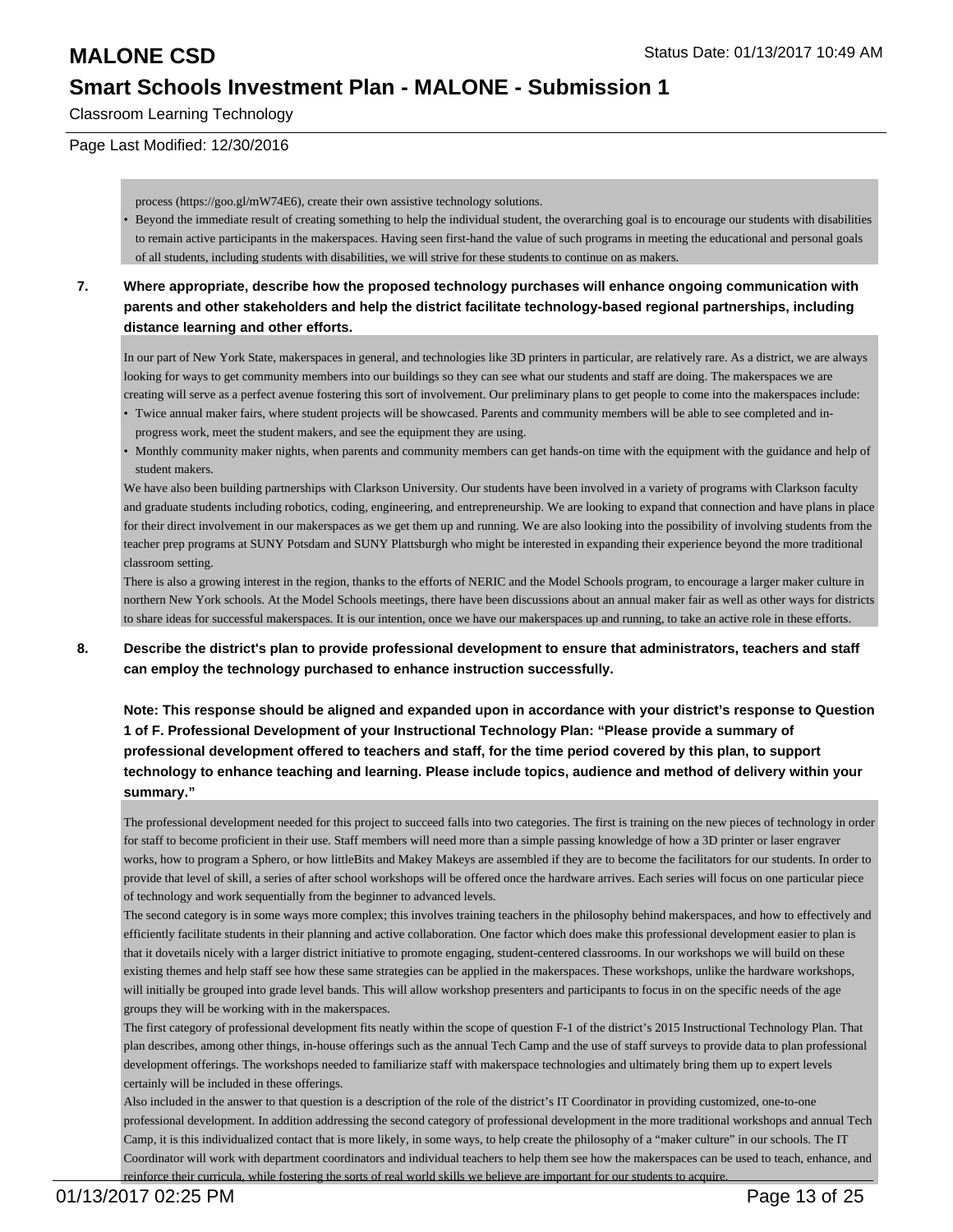Classroom Learning Technology

Page Last Modified: 12/30/2016

**9. Districts must contact the SUNY/CUNY teacher preparation program that supplies the largest number of the district's new teachers to request advice on innovative uses and best practices at the intersection of pedagogy and educational technology.**

 $\boxtimes$  By checking this box, you certify that you have contacted the SUNY/CUNY teacher preparation program that supplies the largest number of your new teachers to request advice on these issues.

**9a. Please enter the name of the SUNY or CUNY Institution that you contacted.**

SUNY Potsdam

**9b. Enter the primary Institution phone number.**

315-267-2515

**9c. Enter the name of the contact person with whom you consulted and/or will be collaborating with on innovative uses of technology and best practices.**

Dr. Peter Brouwer

**10. A district whose Smart Schools Investment Plan proposes the purchase of technology devices and other hardware must account for nonpublic schools in the district.**

**Are there nonpublic schools within your school district?**

Yes  $\square$  No

**10a. Describe your plan to loan purchased hardware to nonpublic schools within your district. The plan should use your district's nonpublic per-student loan amount calculated below, within the framework of the guidance. Please enter the date by which nonpublic schools must request classroom technology items. Also, specify in your response the devices that the nonpublic schools have requested, as well as in the in the Budget and the Expenditure Table at the end of the page.**

The district conducted a meeting with the local non-public school. The school prioritized their needs for computer and wireless equipment to be loaned from Malone CSD based on their pro-rata share of the classroom technology sub-allocation. Once the plan has been approved, the district will purchase the computer and wireless equipment for the school, include those pieces of equipment in the district-owned inventory, and loan the items to the school for their use. The district will require the non-public school to request devices from the district by June 1 of each year.

**10b. A final Smart Schools Investment Plan cannot be approved until school authorities have adopted regulations specifying the date by which requests from nonpublic schools for the purchase and loan of Smart Schools Bond Act classroom technology must be received by the district.**

 $\boxtimes$  By checking this box, you certify that you have such a plan and associated regulations in place that have been made public.

**11. Nonpublic Classroom Technology Loan Calculator**

**The Smart Schools Bond Act provides that any Classroom Learning Technology purchases made using Smart Schools funds shall be lent, upon request, to nonpublic schools in the district. However, no school district shall be required to loan technology in amounts greater than the total obtained and spent on technology pursuant to the Smart Schools Bond Act and the value of such loan may not exceed the total of \$250 multiplied by the nonpublic school enrollment in the base year at the time of enactment.**

**See:**

**http://www.p12.nysed.gov/mgtserv/smart\_schools/docs/Smart\_Schools\_Bond\_Act\_Guidance\_04.27.15\_Final.pdf.**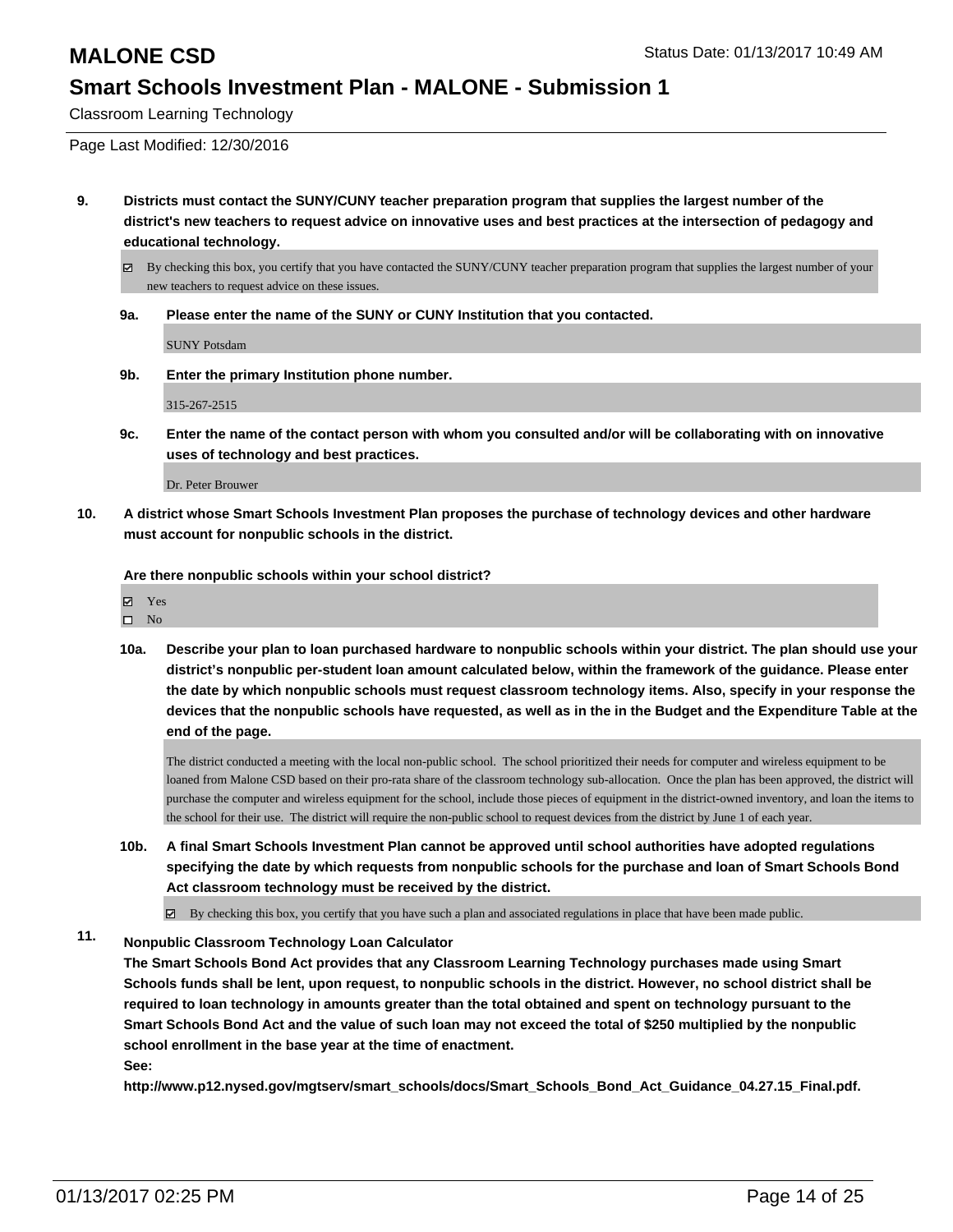Classroom Learning Technology

Page Last Modified: 12/30/2016

|                                     | 1. Classroom<br>Technology<br>Sub-allocation | 2. Public<br>l Enrollment<br>$(2014 - 15)$ | l 3. Nonpublic<br><b>Enrollment</b><br>(2014-15) | 4. Sum of<br>l Public and<br>Nonpublic<br><b>Enrollment</b> | 15. Total Per<br>Pupil Sub-<br>Iallocation | 6. Total<br>Nonpublic Loan<br>Amount |
|-------------------------------------|----------------------------------------------|--------------------------------------------|--------------------------------------------------|-------------------------------------------------------------|--------------------------------------------|--------------------------------------|
| Calculated Nonpublic Loan<br>Amount | 125.002                                      | 2.226                                      | 139                                              | 2,365                                                       | 53                                         | 7,367                                |

**12. To ensure the sustainability of technology purchases made with Smart Schools funds, districts must demonstrate a long-term plan to maintain and replace technology purchases supported by Smart Schools Bond Act funds. This sustainability plan shall demonstrate a district's capacity to support recurring costs of use that are ineligible for Smart Schools Bond Act funding such as device maintenance, technical support, Internet and wireless fees, maintenance of hotspots, staff professional development, building maintenance and the replacement of incidental items. Further, such a sustainability plan shall include a long-term plan for the replacement of purchased devices and equipment at the end of their useful life with other funding sources.**

By checking this box, you certify that the district has a sustainability plan as described above.

**13. Districts must ensure that devices purchased with Smart Schools Bond funds will be distributed, prepared for use, maintained and supported appropriately. Districts must maintain detailed device inventories in accordance with generally accepted accounting principles.**

 $\boxtimes$  By checking this box, you certify that the district has a distribution and inventory management plan and system in place.

**14. If you are submitting an allocation for Classroom Learning Technology complete this table. Note that the calculated Total at the bottom of the table must equal the Total allocation for this category that you entered in the SSIP Overview overall budget.**

|                         | Sub-Allocation |
|-------------------------|----------------|
| Interactive Whiteboards | 0              |
| Computer Servers        |                |
| Desktop Computers       | 769            |
| Laptop Computers        | 15,470         |
| Tablet Computers        | 12,060         |
| <b>Other Costs</b>      | 96,703         |
| Totals:                 | 125,002        |

**15. Please detail the type, quantity, per unit cost and total cost of the eligible items under each sub-category. This is especially important for any expenditures listed under the "Other" category. All expenditures must be capital-bond eligible to be reimbursed through the SSBA. If you have any questions, please contact us directly through smartschools@nysed.gov.**

**Please specify in the "Item to be Purchased" field which specific expenditures and items are planned to meet the district's nonpublic loan requirement, if applicable.**

**NOTE: Wireless Access Points that will be loaned/purchased for nonpublic schools should ONLY be included in this category, not under School Connectivity, where public school districts would list them.**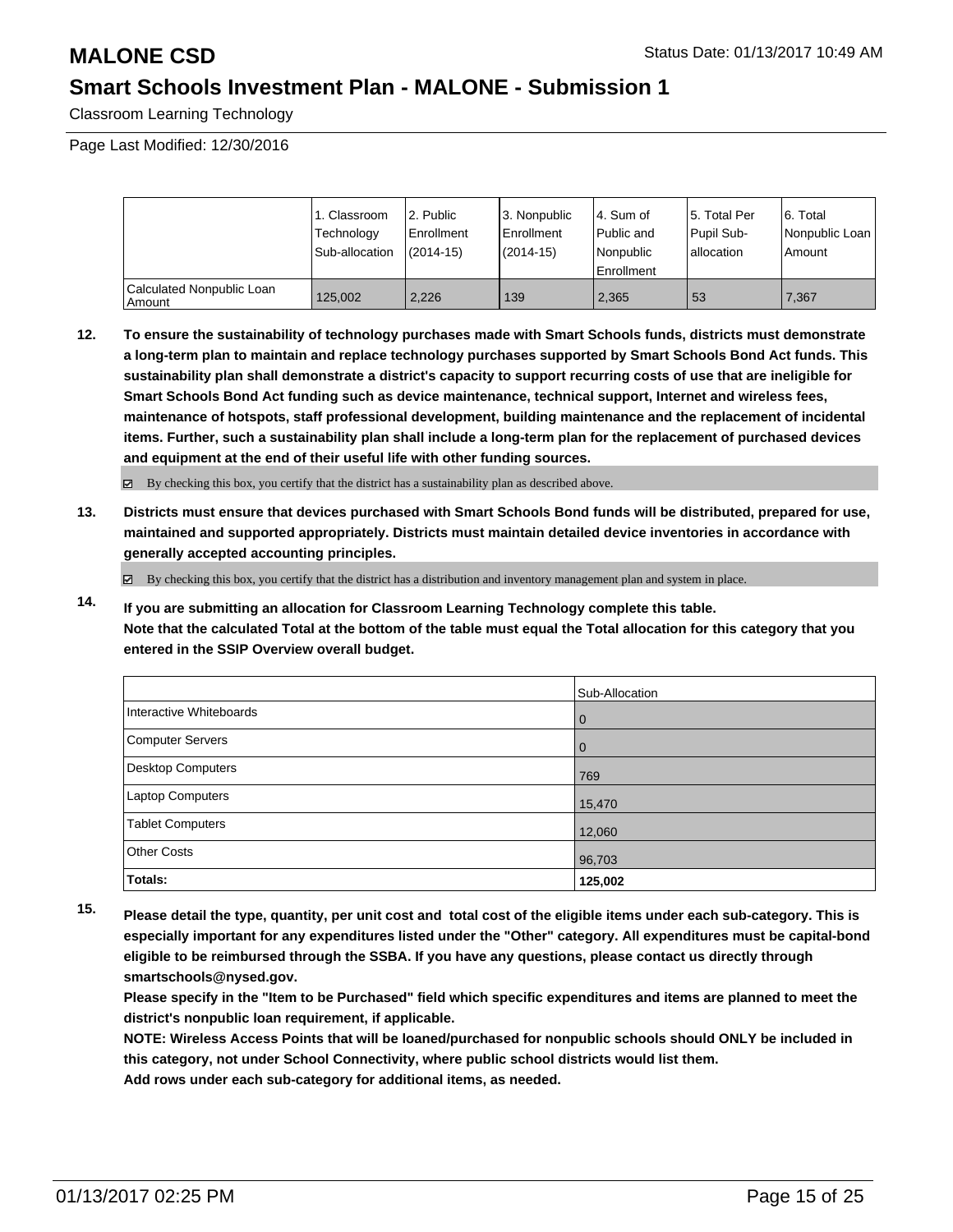Classroom Learning Technology

| Select the allowable expenditure<br>type.<br>Repeat to add another item under<br>each type. | Item to be Purchased                                                 | Quantity         | Cost per Item | <b>Total Cost</b> |
|---------------------------------------------------------------------------------------------|----------------------------------------------------------------------|------------------|---------------|-------------------|
| <b>Laptop Computers</b>                                                                     | <b>Dell Latitude</b>                                                 | 10               | 899           | 8,990             |
| <b>Tablet Computers</b>                                                                     | iPad Mini 4 16GB Wi-Fi (Does not<br>include Apple Care)              | 36               | 335           | 12,060            |
| <b>Desktop Computers</b>                                                                    | Dell Optiplex 5040                                                   | $\mathbf{1}$     | 769           | 769               |
| <b>Other Costs</b>                                                                          | Dell 24                                                              | $\mathbf{1}$     | 239           | 239               |
| <b>Other Costs</b>                                                                          | Ultimaker 2 Extended + 3D Printer                                    | $\overline{2}$   | 2,759         | 5,518             |
| <b>Other Costs</b>                                                                          | Ultimaker 3 3D Printer                                               | 4                | 3,215         | 12,860            |
| <b>Other Costs</b>                                                                          | Ultimaker 2 Go 3D Printer                                            | 3                | 1,103         | 3,309             |
| <b>Other Costs</b>                                                                          | 3D Systems Sense 3D Scanner                                          | 5                | 379           | 1,895             |
| <b>Other Costs</b>                                                                          | <b>Hardened Steel Nozzles for Ultimaker</b><br>2 Extended +          | $\overline{2}$   | 24            | 48                |
| <b>Other Costs</b>                                                                          | Ultimaker 2 Go Replacement Hot End<br>Kit                            | $\boldsymbol{9}$ | 79            | 711               |
| <b>Other Costs</b>                                                                          | Ultimaker 2 Extended + Replacement<br><b>Hot End Kit</b>             | 6                | 206           | 1,236             |
| <b>Other Costs</b>                                                                          | Ultimaker 3 BB Print Core<br>Replacement                             | $\overline{4}$   | 109           | 436               |
| <b>Other Costs</b>                                                                          | Ultimaker 4 AA Print Core<br>Replacement                             | $\overline{4}$   | 109           | 436               |
| <b>Other Costs</b>                                                                          | MatterHackers PRO Series 3.00mm<br>PLA Filament - Assorted Colors    | 390              | 34            | 13,260            |
| <b>Other Costs</b>                                                                          | MatterHackers PRO Series 3.00mm<br>Filament - Glow in the Dark       | 25               | 37            | 925               |
| <b>Other Costs</b>                                                                          | ColorFabbb 3.00mm Filament -<br>bronzeFill                           | 15               | 44            | 660               |
| <b>Other Costs</b>                                                                          | ColorFabb 3.00mm Filament -<br>copperFill                            | 15               | 44            | 660               |
| <b>Other Costs</b>                                                                          | Proto-Pasta 3.00mm Filament -<br>Magnetic Iron                       | 15               | 30            | 450               |
| <b>Other Costs</b>                                                                          | Proto-Pasta 3.00mm Filament -<br><b>Stainless Steel</b>              | 15               | 45            | 675               |
| <b>Other Costs</b>                                                                          | <b>MatterControl Touch 3D Printer</b><br>Controller                  | 5                | 237           | 1,185             |
| <b>Other Costs</b>                                                                          | Crafty 3D Printing Pen                                               | 10               | 85            | 850               |
| <b>Other Costs</b>                                                                          | MatterHackers PRO Series 1.75mm<br><b>Filament - Assorted Colors</b> | 16               | 34            | 544               |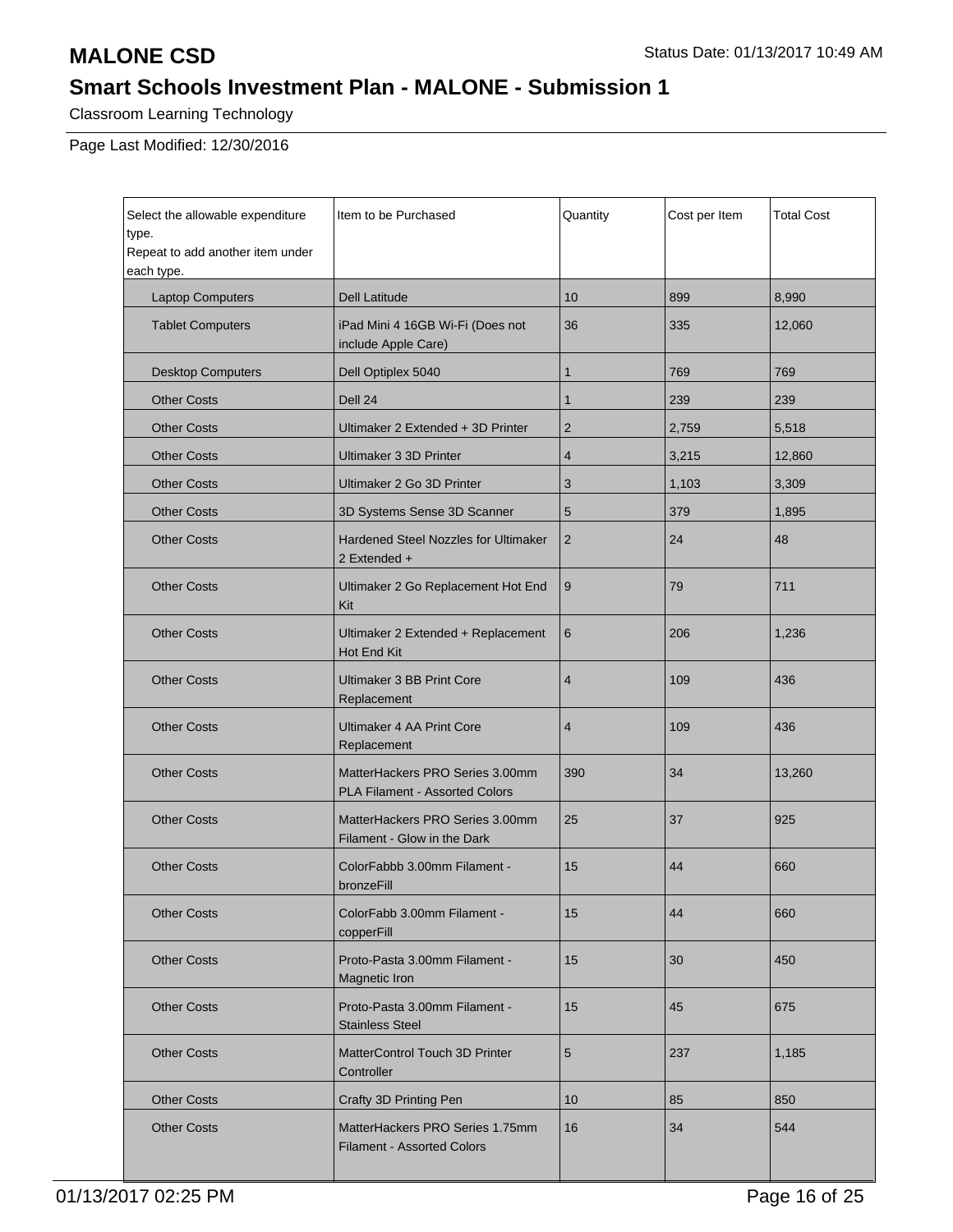Classroom Learning Technology

| <b>Other Costs</b> | Full Spectrum Laser H Series                                      | 1                         | 3,499           | 3,499 |
|--------------------|-------------------------------------------------------------------|---------------------------|-----------------|-------|
| <b>Other Costs</b> | 45 Watt Upgrade for 5th Gen H Series<br>Laser                     | $\mathbf{1}$              | 250             | 250   |
| <b>Other Costs</b> | 5th Gen H Series Air Compressor                                   | 1                         | 150             | 150   |
| <b>Other Costs</b> | 5th Gen H Series Exhaust Fan                                      | $\mathbf{1}$              | 200             | 200   |
| <b>Other Costs</b> | 1.5 Inch Focus Lens for 5th Gen H<br>Series Laser                 | $\mathbf{1}$              | 250             | 250   |
| <b>Other Costs</b> | 1/8 Inch Acrylic Sheets - 12 Inch by 24<br>Inch - Assorted Colors | 150                       | 17              | 2,550 |
| <b>Other Costs</b> | 1/4 Inch Acrylic Sheets - 12 Inch by 24<br>Inch - Clear           | 55                        | 20              | 1,100 |
| <b>Other Costs</b> | Anodized Aluminium Sheets for H<br>Series                         | 49                        | 10              | 490   |
| <b>Other Costs</b> | Nomad 883 Pro Desktop CNC<br>Machine                              | $\mathbf{1}$              | 2,499           | 2,499 |
| <b>Other Costs</b> | .0625 Inch Flat Cutter for Nomad Pro<br>883 - 3 Pack              | $\mathbf{1}$              | 25              | 25    |
| <b>Other Costs</b> | .0625 Inch Ball Cutter for Nomad Pro<br>883 - 3 Pack              | $\mathbf{1}$              | 25              | 25    |
| <b>Other Costs</b> | .125 Inch Flat Cutter for Nomad Pro<br>883 - 3 Pack               | $\mathbf{1}$              | 25              | 25    |
| <b>Other Costs</b> | .125 Inch Ball Cutter for Nomad Pro<br>883 - 3 Pack               | $\mathbf{1}$              | 25              | 25    |
| <b>Other Costs</b> | Low Profile Vise for Nomad 883 Pro                                | $\mathbf{1}$              | 120             | 120   |
| <b>Other Costs</b> | Flip Jig for Nomad 883 Pro                                        | 1                         | 120             | 120   |
| <b>Other Costs</b> | Threaded Table for Nomad 883 Pro                                  | 1                         | 100             | 100   |
| <b>Other Costs</b> | Machinable Fixturing Wax for Nomad<br>883 Pro                     | 5                         | 10 <sup>1</sup> | 50    |
| <b>Other Costs</b> | View-Master VR Deluxe for Google<br>Cardboard                     | 25                        | 30              | 750   |
| <b>Other Costs</b> | Unlocked Motoroloa Moto E for Use<br>with View-Master             | 25                        | 90              | 2,250 |
| <b>Other Costs</b> | Ricoh Theta S Spherical Camera                                    | $\sqrt{3}$                | 340             | 1,020 |
| <b>Other Costs</b> | LittleBits Pro Library w/ Wall Storage                            | $\overline{2}$            | 4,999           | 9,998 |
| <b>Other Costs</b> | LittleBits Workshop Set                                           | 3                         | 1,999           | 5,997 |
| <b>Other Costs</b> | Makey Makey Invention Kit                                         | 90                        | 42              | 3,780 |
| <b>Other Costs</b> | Raspberry Pi Starter Kit                                          | 20                        | 75              | 1,500 |
| <b>Other Costs</b> | Arduino Starter Kit                                               | 20                        | 76              | 1,520 |
| <b>Other Costs</b> | Sphero SPRK+ Education Pack                                       | 3                         | 1,200           | 3,600 |
| <b>Other Costs</b> | Sphero Ultra Ultimate Covers Pack                                 | $\ensuremath{\mathsf{3}}$ | 100             | 300   |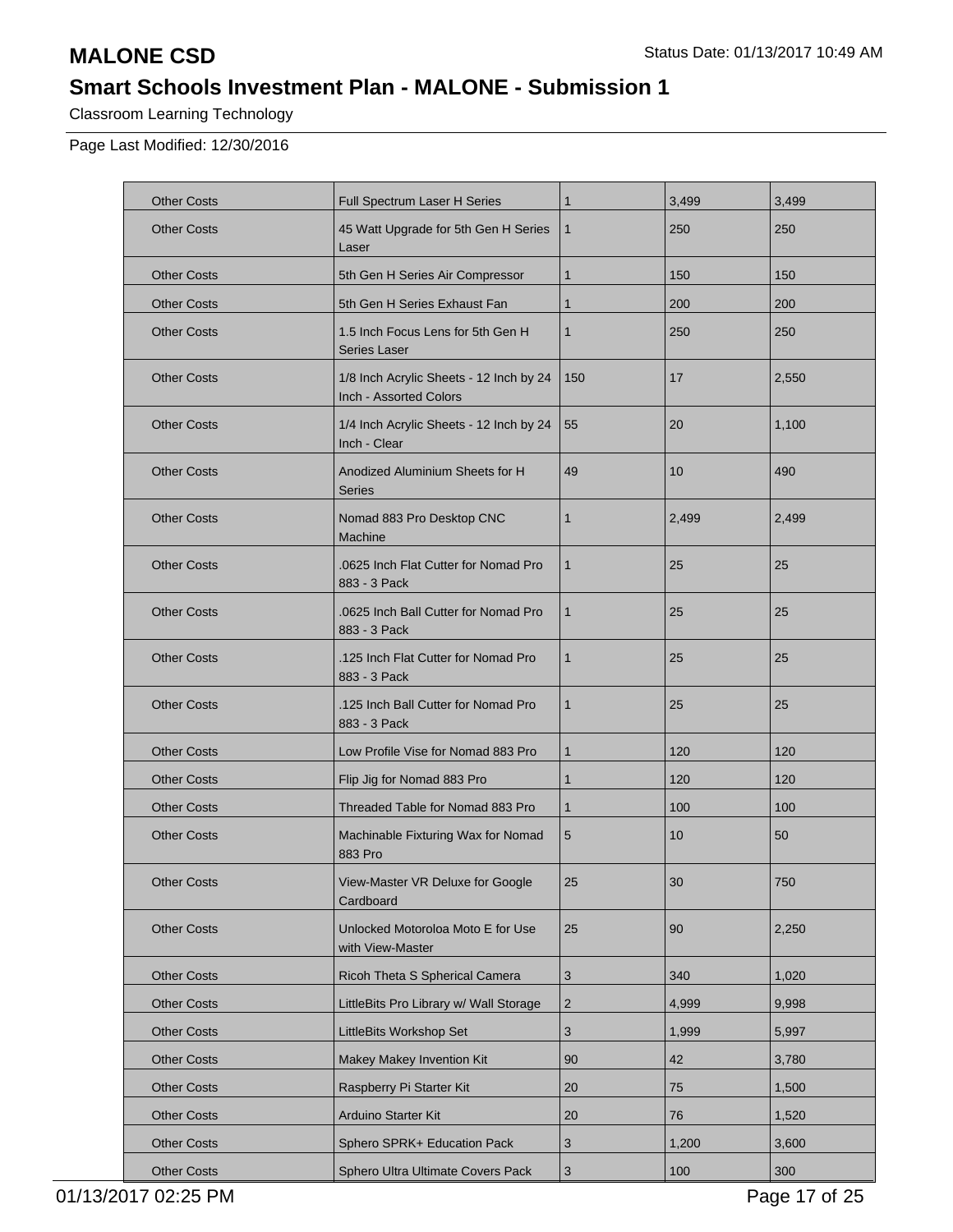Classroom Learning Technology

| <b>Other Costs</b>      | Sphero Terrain Park                                                                                 | 6              | 20  | 120   |
|-------------------------|-----------------------------------------------------------------------------------------------------|----------------|-----|-------|
| <b>Other Costs</b>      | Sphero Jump Ramps                                                                                   | 6              | 20  | 120   |
| <b>Other Costs</b>      | Canon EOS Rebel T5 Digital Camera<br>with EF-S 18-55mm IS II, EF 75-<br>300mm f/4-5.6 III, and bag. | $\overline{4}$ | 449 | 1,796 |
| <b>Other Costs</b>      | PNY SDHC 64GB Storage Card for<br><b>EOS Rebel</b>                                                  | 10             | 20  | 200   |
| <b>Other Costs</b>      | Wasabi Power Battery 2 Pack with<br>Charger for Canon EOS Rebel T5                                  | $\overline{4}$ | 21  | 84    |
| <b>Other Costs</b>      | Canon EF 50mm f/1.8 STM and EF-S<br>10-18mm F4.5-5.6 IS STM Lens Kit                                | $\overline{4}$ | 319 | 1,276 |
| <b>Other Costs</b>      | Canon Vixia HF-G20 HD Digital<br>Camcorder                                                          | $\overline{2}$ | 799 | 1,598 |
| <b>Other Costs</b>      | PNY SDXC 64GB Storage Card for<br>Vixia                                                             | $\overline{7}$ | 20  | 140   |
| <b>Other Costs</b>      | Wasabi Power Battery 2 Pack with<br>Charger for Canon Vixia                                         | $\overline{2}$ | 45  | 90    |
| <b>Other Costs</b>      | Canon 2591B002 DM-100 Directional<br>Stereo Mic for Vixia                                           | $\overline{2}$ | 190 | 380   |
| <b>Other Costs</b>      | Canon Soft Carrying Case SC-A80 for<br>Vixia                                                        | 2              | 30  | 60    |
| <b>Other Costs</b>      | LimoStudio Photo Video Studio Light<br>and Chromakey Kit                                            | $\mathbf 2$    | 145 | 290   |
| <b>Other Costs</b>      | Vanguard Alta Pro 263AGH Aluminum<br>Tripod                                                         | $\overline{2}$ | 180 | 360   |
| <b>Laptop Computers</b> | Dell 11 Chromebook **Nonpublic**                                                                    | 27             | 240 | 6,480 |
| <b>Other Costs</b>      | Cart for Dell 11 Chromebooks<br>**Nonpublic**                                                       | $\mathbf{1}$   | 887 | 887   |
| <b>Other Costs</b>      | iPad Mini 4 Rugged Case by AVAWO                                                                    | 36             | 12  | 432   |
| <b>Other Costs</b>      | NylonX 3.00mm Carbon Fiber Filament   15                                                            |                | 52  | 780   |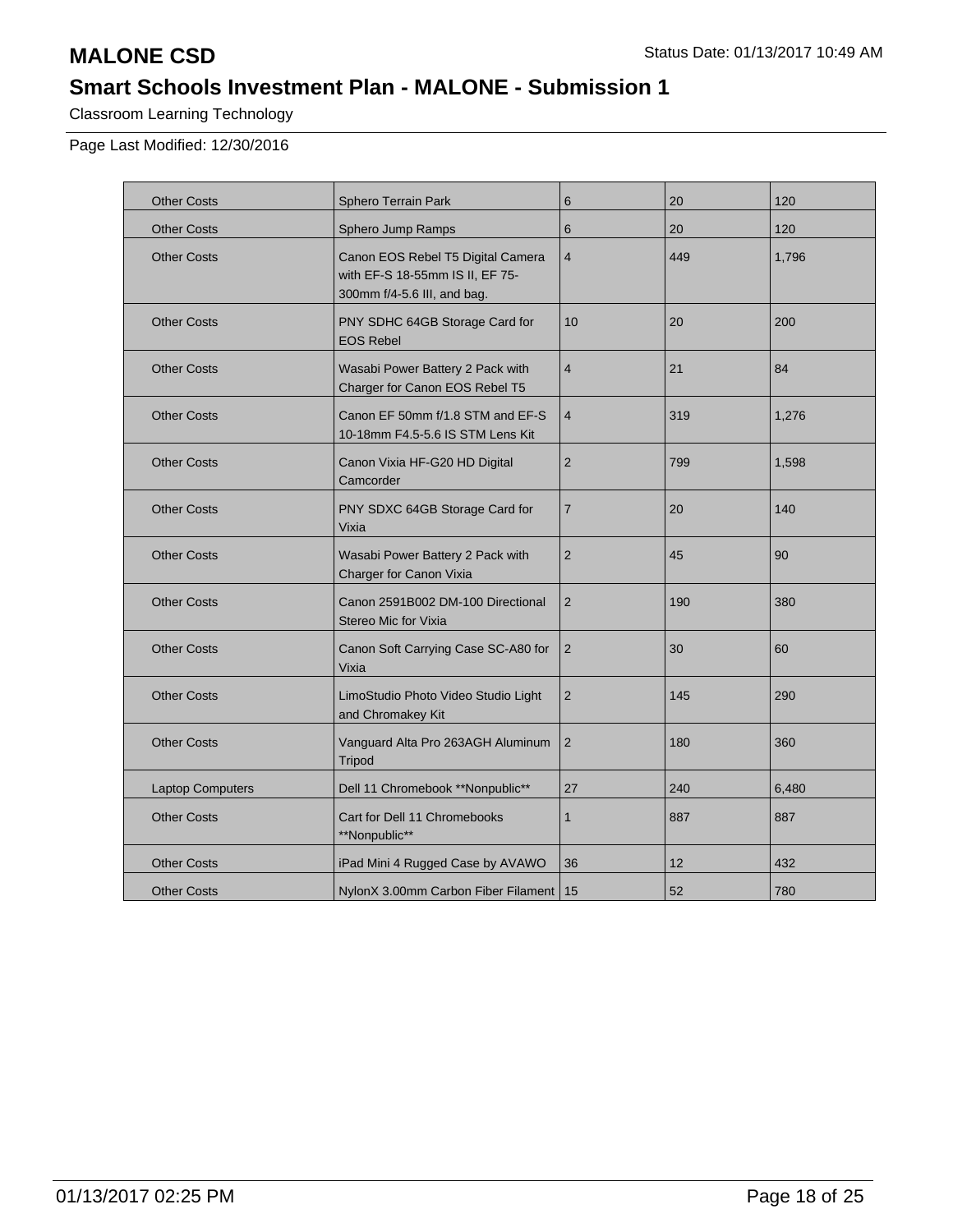Pre-Kindergarten Classrooms

**1. Provide information regarding how and where the district is currently serving pre-kindergarten students and justify the need for additional space with enrollment projections over 3 years.**

(No Response)

- **2. Describe the district's plan to construct, enhance or modernize education facilities to accommodate prekindergarten programs. Such plans must include:**
	- **Specific descriptions of what the district intends to do to each space;**
	- **An affirmation that pre-kindergarten classrooms will contain a minimum of 900 square feet per classroom;**
	- **The number of classrooms involved;**
	- **The approximate construction costs per classroom; and**
	- **Confirmation that the space is district-owned or has a long-term lease that exceeds the probable useful life of the improvements.**

(No Response)

**3. Smart Schools Bond Act funds may only be used for capital construction costs. Describe the type and amount of additional funds that will be required to support ineligible ongoing costs (e.g. instruction, supplies) associated with any additional pre-kindergarten classrooms that the district plans to add.**

(No Response)

**4. All plans and specifications for the erection, repair, enlargement or remodeling of school buildings in any public school district in the State must be reviewed and approved by the Commissioner. Districts that plan capital projects using their Smart Schools Bond Act funds will undergo a Preliminary Review Process by the Office of Facilities Planning.**

**Please indicate on a separate row each project number given to you by the Office of Facilities Planning.**

| <b>Project Number</b> |  |
|-----------------------|--|
| (No Response)         |  |

**5. If you have made an allocation for Pre-Kindergarten Classrooms, complete this table.**

**Note that the calculated Total at the bottom of the table must equal the Total allocation for this category that you entered in the SSIP Overview overall budget.**

|                                          | Sub-Allocation |
|------------------------------------------|----------------|
| Construct Pre-K Classrooms               | (No Response)  |
| Enhance/Modernize Educational Facilities | (No Response)  |
| Other Costs                              | (No Response)  |
| Totals:                                  | $\mathbf{0}$   |

**6. Please detail the type, quantity, per unit cost and total cost of the eligible items under each sub-category. This is especially important for any expenditures listed under the "Other" category. All expenditures must be capital-bond eligible to be reimbursed through the SSBA. If you have any questions, please contact us directly through smartschools@nysed.gov.**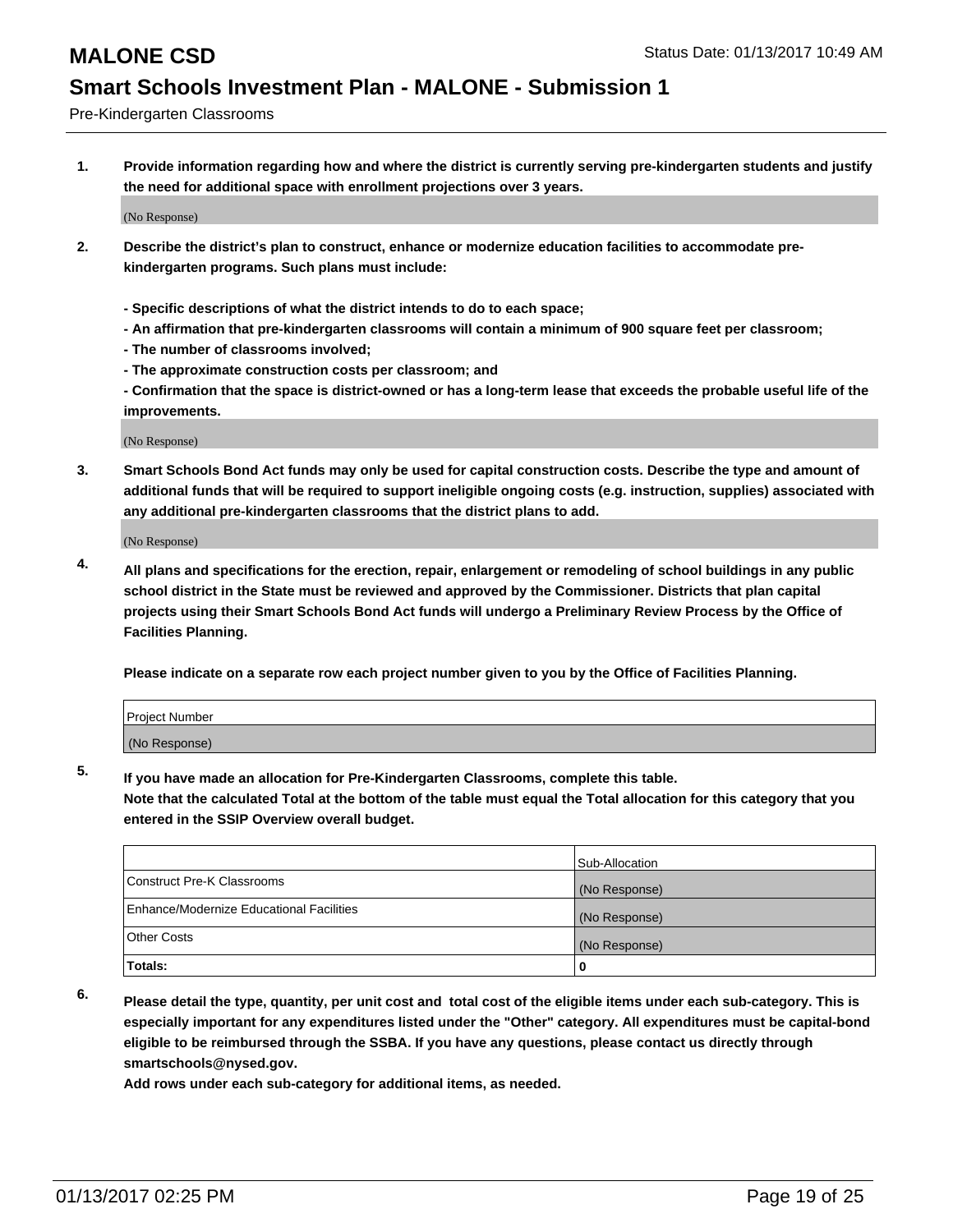Pre-Kindergarten Classrooms

| Select the allowable expenditure | litem to be purchased | Quantity      | Cost per Item | <b>Total Cost</b> |
|----------------------------------|-----------------------|---------------|---------------|-------------------|
| type.                            |                       |               |               |                   |
| Repeat to add another item under |                       |               |               |                   |
| each type.                       |                       |               |               |                   |
| (No Response)                    | (No Response)         | (No Response) | (No Response) | (No Response)     |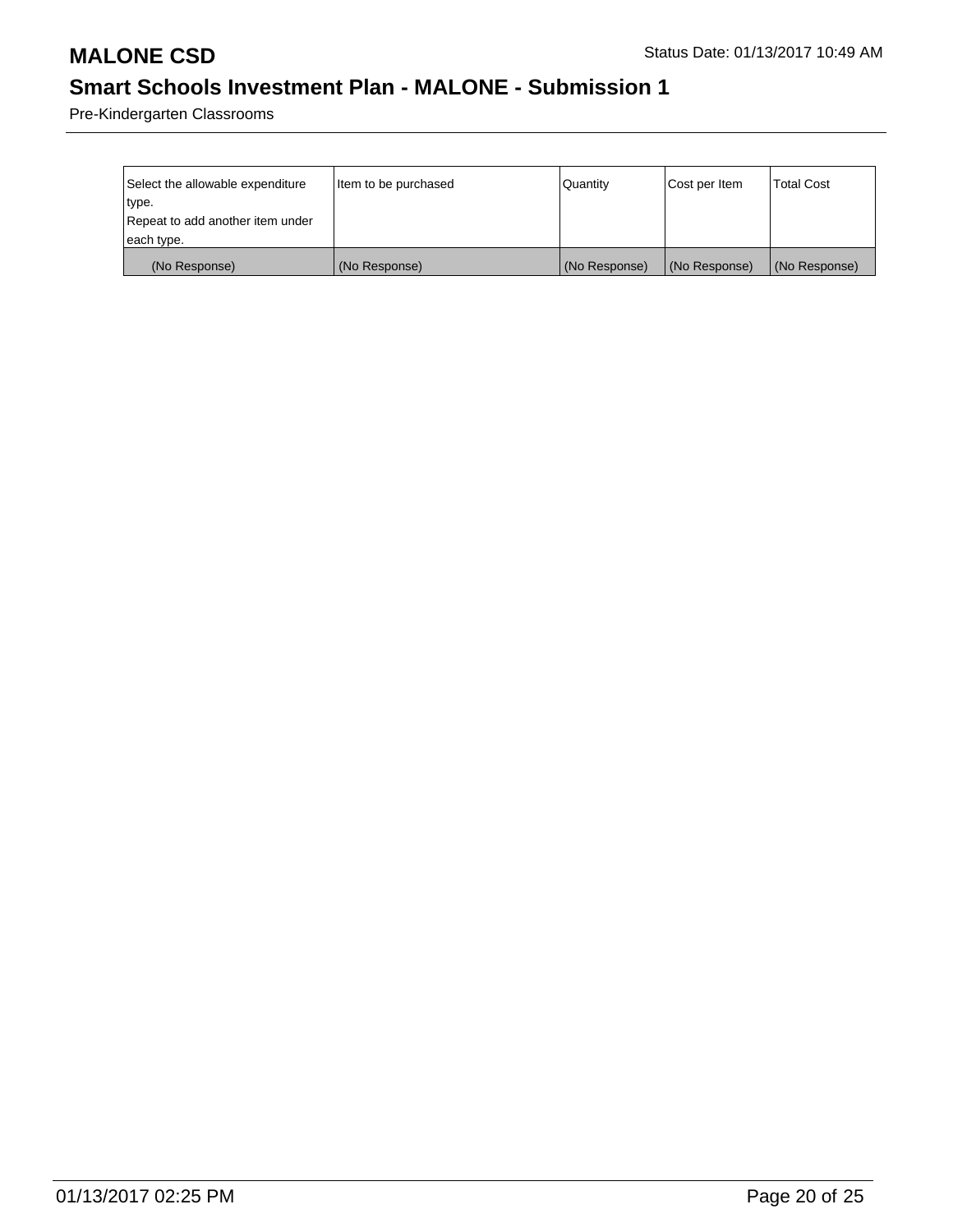Replace Transportable Classrooms

**1. Describe the district's plan to construct, enhance or modernize education facilities to provide high-quality instructional space by replacing transportable classrooms.**

(No Response)

**2. All plans and specifications for the erection, repair, enlargement or remodeling of school buildings in any public school district in the State must be reviewed and approved by the Commissioner. Districts that plan capital projects using their Smart Schools Bond Act funds will undergo a Preliminary Review Process by the Office of Facilities Planning.**

**Please indicate on a separate row each project number given to you by the Office of Facilities Planning.**

| Project Number |  |
|----------------|--|
|                |  |
|                |  |
|                |  |
| (No Response)  |  |
|                |  |
|                |  |

**3. For large projects that seek to blend Smart Schools Bond Act dollars with other funds, please note that Smart Schools Bond Act funds can be allocated on a pro rata basis depending on the number of new classrooms built that directly replace transportable classroom units.**

**If a district seeks to blend Smart Schools Bond Act dollars with other funds describe below what other funds are being used and what portion of the money will be Smart Schools Bond Act funds.**

(No Response)

**4. If you have made an allocation for Replace Transportable Classrooms, complete this table. Note that the calculated Total at the bottom of the table must equal the Total allocation for this category that you entered in the SSIP Overview overall budget.**

|                                                | Sub-Allocation |
|------------------------------------------------|----------------|
| Construct New Instructional Space              | (No Response)  |
| Enhance/Modernize Existing Instructional Space | (No Response)  |
| Other Costs                                    | (No Response)  |
| Totals:                                        | 0              |

**5. Please detail the type, quantity, per unit cost and total cost of the eligible items under each sub-category. This is especially important for any expenditures listed under the "Other" category. All expenditures must be capital-bond eligible to be reimbursed through the SSBA. If you have any questions, please contact us directly through smartschools@nysed.gov.**

| Select the allowable expenditure | litem to be purchased | Quantity      | Cost per Item | <b>Total Cost</b> |
|----------------------------------|-----------------------|---------------|---------------|-------------------|
| type.                            |                       |               |               |                   |
| Repeat to add another item under |                       |               |               |                   |
| each type.                       |                       |               |               |                   |
| (No Response)                    | (No Response)         | (No Response) | (No Response) | (No Response)     |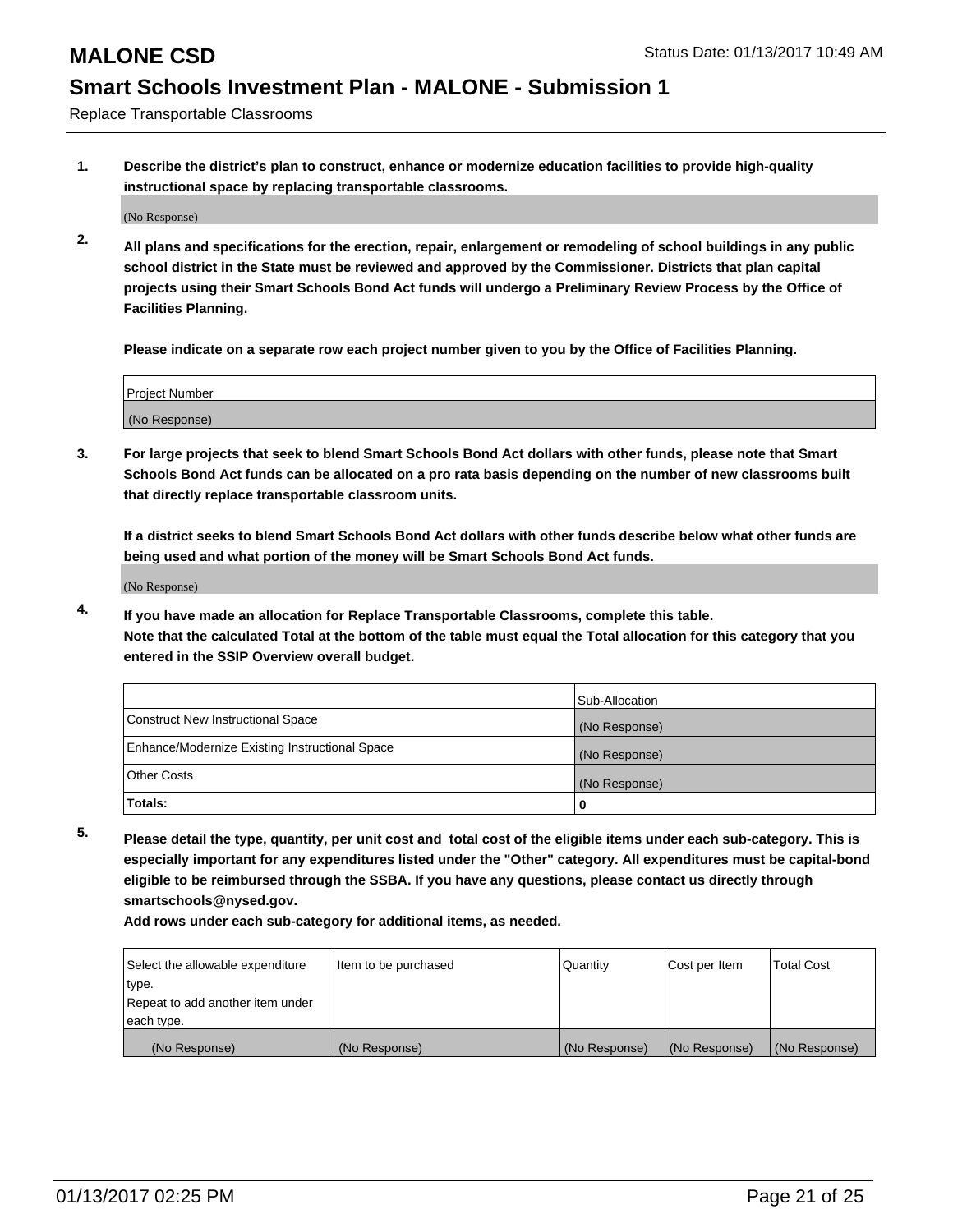High-Tech Security Features

Page Last Modified: 12/30/2016

### **1. Describe how you intend to use Smart Schools Bond Act funds to install high-tech security features in school buildings and on school campuses.**

Due to violent events that have taken place in schools over the last decade, improvements to building security has been a priority for Districts all over the country. Malone CSD has taken affirmative steps to ensure students, faculty and visitors are as safe as possible while they occupy school buildings each day. Additional measures, including updating and providing for additional security cameras is a funding priority based on feedback from student groups and building administrators. The district will be replacing analog cameras at all five building locations with I/P cameras, which are digital and will improve the quality of the video. This camera renovation will include additional camera equipment in locations currently not being served by existing cameras. Thus, the district has obtained a project number from SED Facilities Planning so that the new camera locations can be reviewed and approved by their office.

**2. All plans and specifications for the erection, repair, enlargement or remodeling of school buildings in any public school district in the State must be reviewed and approved by the Commissioner. Districts that plan capital projects using their Smart Schools Bond Act funds will undergo a Preliminary Review Process by the Office of Facilities Planning.** 

**Please indicate on a separate row each project number given to you by the Office of Facilities Planning.**

Project Number 161501067999003

- **3. Was your project deemed eligible for streamlined Review?**
	- Yes
	- $\boxtimes$  No
- **4. Include the name and license number of the architect or engineer of record.**

| Name                 | i License Number |
|----------------------|------------------|
| <b>Thomas Kenney</b> | 15921            |

**5. If you have made an allocation for High-Tech Security Features, complete this table. Note that the calculated Total at the bottom of the table must equal the Total allocation for this category that you entered in the SSIP Overview overall budget.**

|                                                      | Sub-Allocation |
|------------------------------------------------------|----------------|
| Capital-Intensive Security Project (Standard Review) | (No Response)  |
| <b>Electronic Security System</b>                    | 137,187        |
| <b>Entry Control System</b>                          | (No Response)  |
| Approved Door Hardening Project                      | (No Response)  |
| <b>Other Costs</b>                                   | 10,000         |
| Totals:                                              | 147,187        |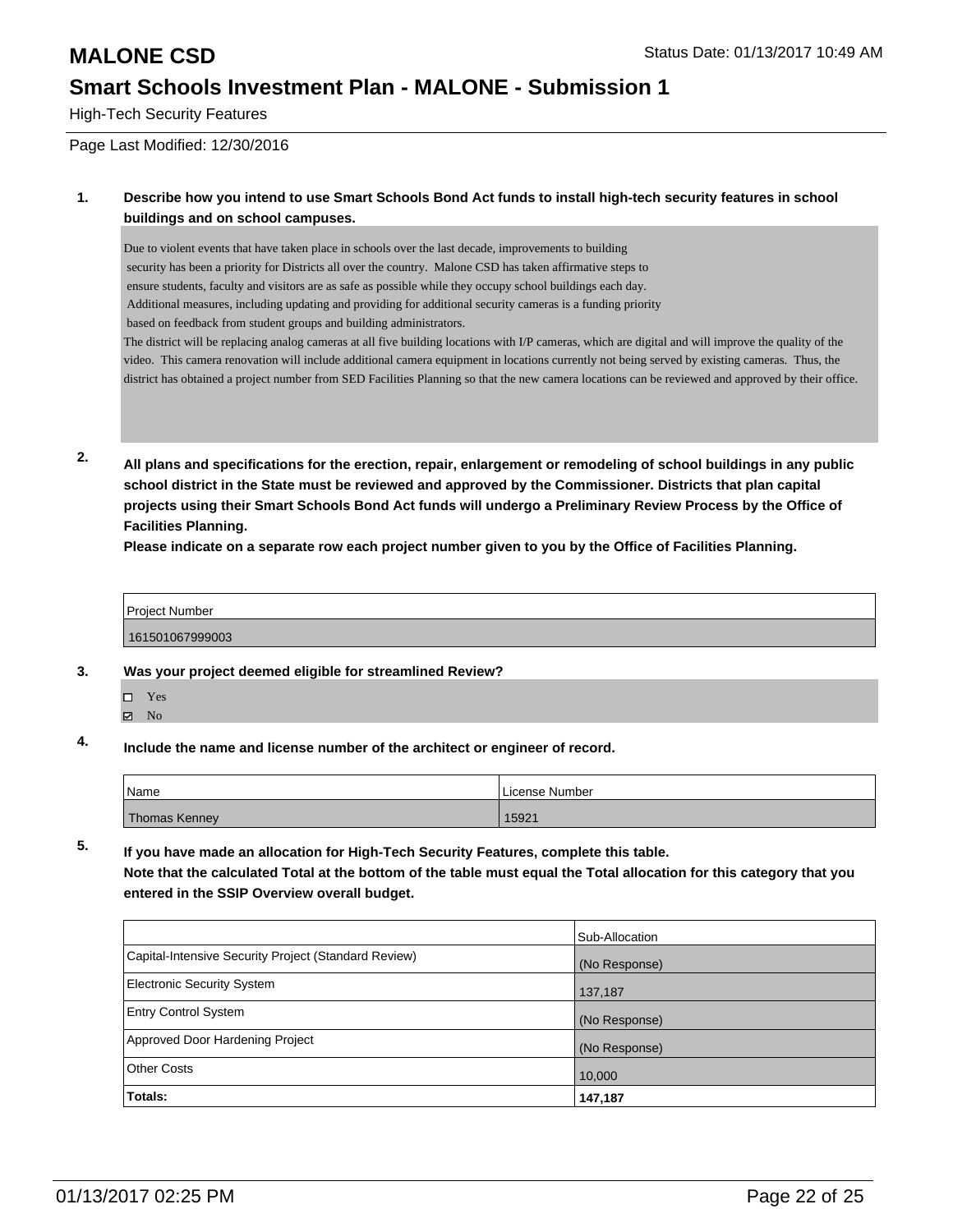High-Tech Security Features

Page Last Modified: 12/30/2016

**6. Please detail the type, quantity, per unit cost and total cost of the eligible items under each sub-category. This is especially important for any expenditures listed under the "Other" category. All expenditures must be capital-bond eligible to be reimbursed through the SSBA. If you have any questions, please contact us directly through smartschools@nysed.gov.**

| Select the allowable expenditure<br>type. | Item to be purchased                 | Quantity | Cost per Item | <b>Total Cost</b> |
|-------------------------------------------|--------------------------------------|----------|---------------|-------------------|
| Repeat to add another item under          |                                      |          |               |                   |
| each type.                                |                                      |          |               |                   |
| <b>Electronic Security System</b>         | HD vandal resistant camera - indoor  | 79       | 532           | 42,028            |
| <b>Electronic Security System</b>         | Camera installation                  | 113      | 365           | 41.245            |
| <b>Electronic Security System</b>         | HD vandal resistant camera - outdoor | 19       | 1,752         | 33.288            |
| <b>Electronic Security System</b>         | HD interior dome camera - indoor     | 15       | 1,123         | 16.845            |
| <b>Electronic Security System</b>         | wall mounting brackets               | 19       | 199           | 3,781             |
| <b>Other Costs</b>                        | engineering services                 |          | 10.000        | 10.000            |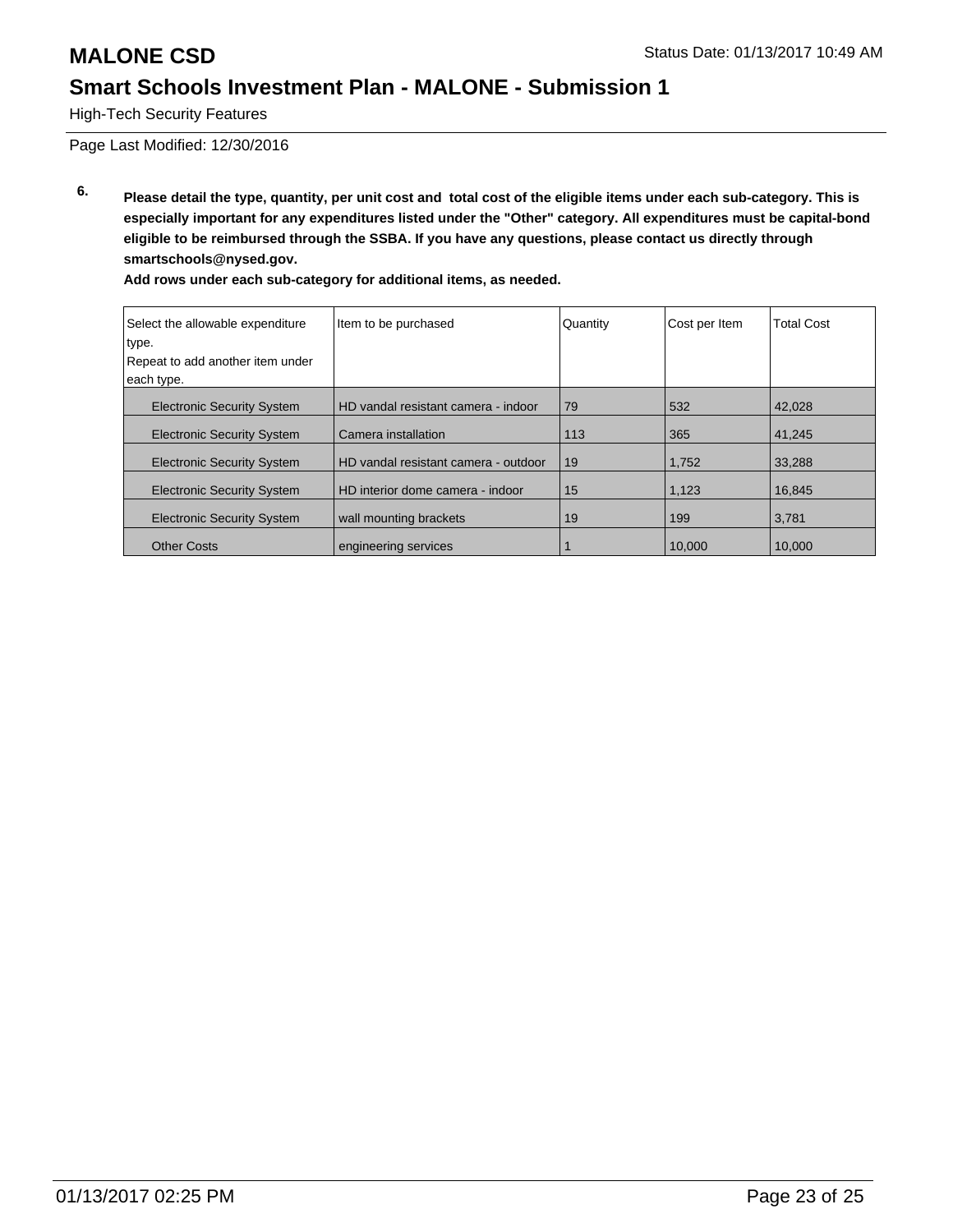# **MALONE CSD** Status Date: 01/13/2017 10:49 AM

**Smart Schools Investment Plan - MALONE - Submission 1**

Report